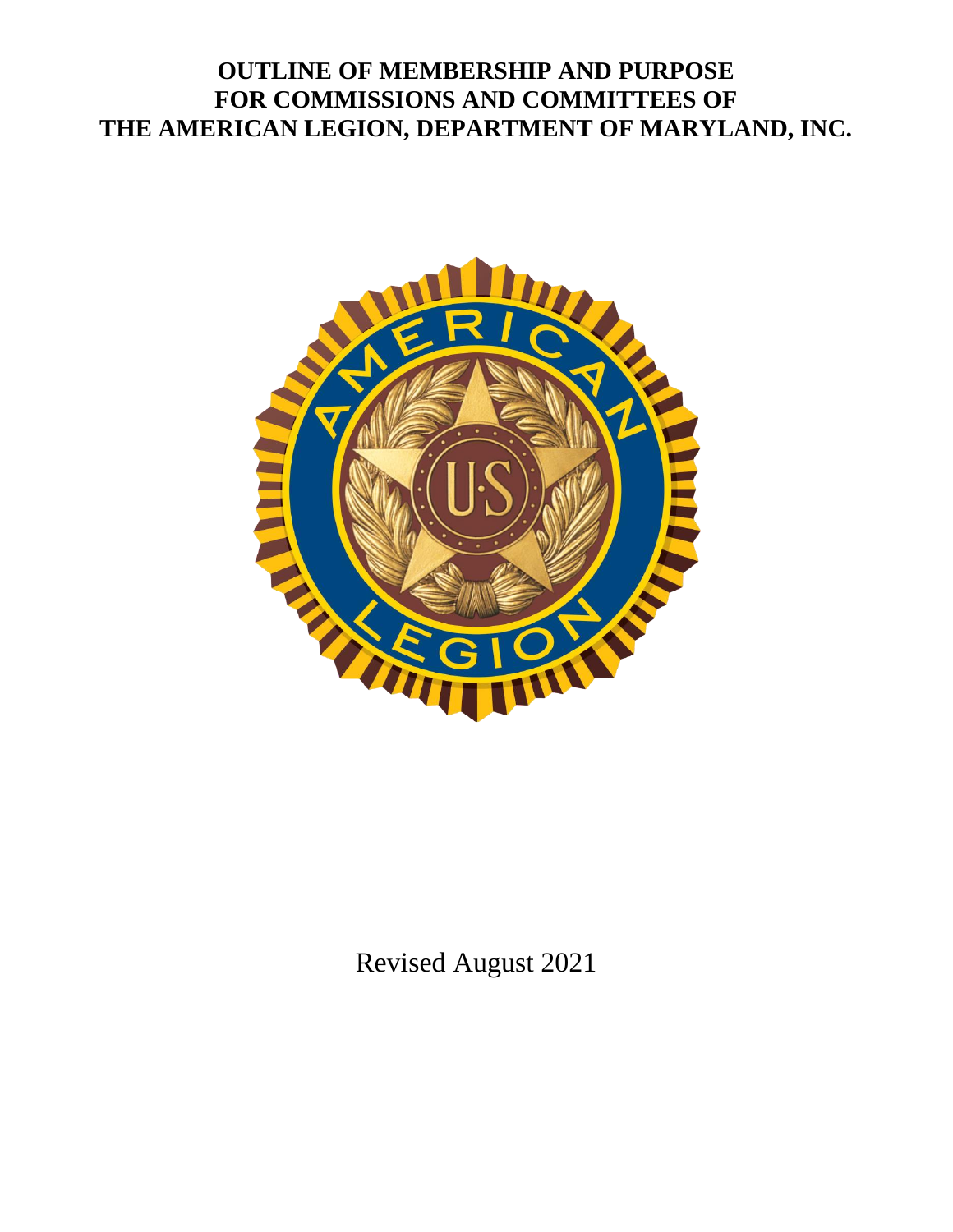# **OUTLINE OF MEMBERSHIP AND PURPOSE FOR COMMISSIONS AND COMMITTEES OF THE THE AMERICAN LEGION, DEPARTMENT OF MARYLAND, INC.**

Revised August 2021

# **TABLE OF CONTENTS**

|                                                                                     | Page   |  |  |  |
|-------------------------------------------------------------------------------------|--------|--|--|--|
| <b>GENERAL INFORMATION</b>                                                          |        |  |  |  |
| <b>Excerpt from Department By-Laws</b>                                              |        |  |  |  |
| Ex -Officio Members                                                                 | 3      |  |  |  |
| <b>Honorary Members</b>                                                             | 4      |  |  |  |
| Quorum (Applies to all Commissions and Committees)                                  |        |  |  |  |
| Consultants and Advisors (Applies to all Commissions and Committees)                |        |  |  |  |
| Appointment of Consultants and Advisors (Applies to all Commissions and Committees) | 4      |  |  |  |
| <b>AMERICANISM COMMISSION</b>                                                       | 5      |  |  |  |
| <b>Legion Baseball Committee</b>                                                    | 6      |  |  |  |
| <b>Boys Scout Committee</b>                                                         | 6      |  |  |  |
| <b>Boys State Committee and Staff</b>                                               | $\tau$ |  |  |  |
| Children and Youth Committee                                                        | 8      |  |  |  |
| <b>Junior Shooting Sports</b>                                                       | $8\,$  |  |  |  |
| <b>Oratorical Committee</b>                                                         | 9      |  |  |  |
| Scholarship Committee                                                               | 9      |  |  |  |
| <b>Special Olympics Committee</b>                                                   | 10     |  |  |  |
| <b>FINANCE COMMISSION</b>                                                           | 11     |  |  |  |
| <b>Budget Committee</b>                                                             | 12     |  |  |  |
| <b>INTERNAL AFFAIRS COMMISSION</b>                                                  | 13     |  |  |  |
| American Legion Riders Advisory Committee                                           | 14     |  |  |  |
| Constitution & By-Laws Committee                                                    | 14     |  |  |  |
| <b>History Preservation Committee</b>                                               | 15     |  |  |  |
| Membership Recruiting and Retention Committee                                       | 15     |  |  |  |
| Photographic and History Committee                                                  | 16     |  |  |  |
| <b>Public Relations and Publications Committee</b>                                  | 16     |  |  |  |
| Sons of The American Legion Committee                                               | 17     |  |  |  |
| <b>Training Committee</b>                                                           | 17     |  |  |  |
| Trophy and Awards Committee                                                         | 18     |  |  |  |
| <b>LEGISLATIVE COMMISSION</b>                                                       | 19     |  |  |  |
| Legislative Council                                                                 | 20     |  |  |  |
| NATIONAL SECURITY COMMISSION                                                        | 21     |  |  |  |
| <b>Blood Donor Committee</b>                                                        | 22     |  |  |  |
| <b>Foreign Relations Committee</b>                                                  | 22     |  |  |  |
| <b>Homeland Security Committee</b>                                                  | 23     |  |  |  |
| <b>Public Safety Committee</b>                                                      | 24     |  |  |  |
| R.O.T.C. Committee                                                                  | 24     |  |  |  |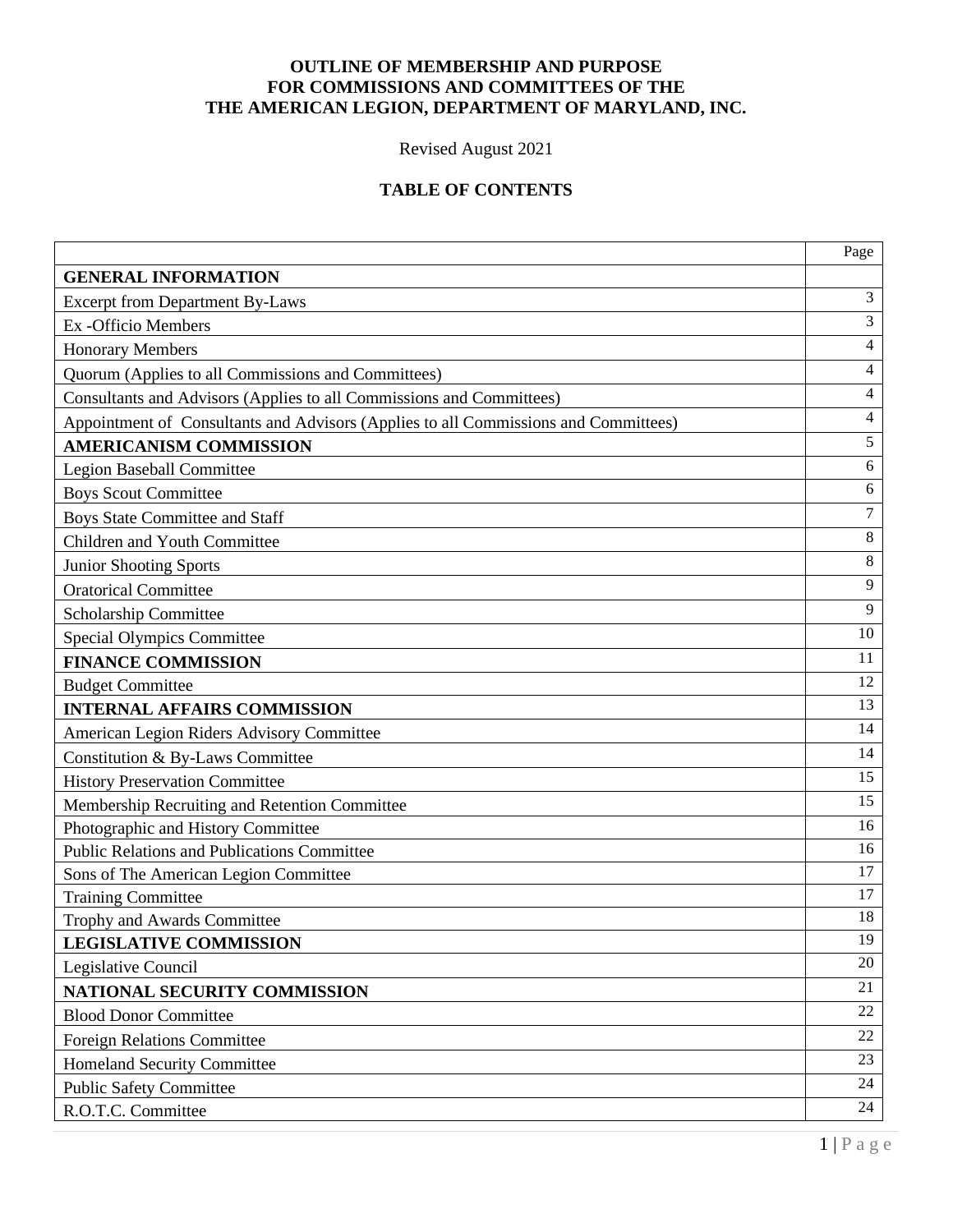| <b>VETERANS AFFAIRS &amp; REHABILITATION COMMISSION</b>                       | 25 |
|-------------------------------------------------------------------------------|----|
| Maryland Veterans Home Committee                                              | 26 |
| Maryland Veterans Cemetery Committee                                          | 26 |
| VA Voluntary Services (VAVS) Committee                                        | 27 |
| Veterans Assistance Program Committee                                         | 28 |
| Veterans Employment and Education Committee                                   | 29 |
| <b>Women Veterans Outreach Committee</b>                                      | 30 |
| DEPARTMENT EXECUTIVE COMMITTEE AUTHORIZED COMMITTEES                          | 30 |
| Time and Place Committee                                                      | 30 |
| <b>Recommendation for Honorary Membership on a Dept Commission/Committee</b>  | 31 |
| <b>Department of Maryland Monthly Commission and Committee Reporting Form</b> | 32 |
| Role & Tasks of Department Vice Commanders as Liaisons to Commissions         |    |
| <b>Organizational Chart Department of Maryland</b>                            | 35 |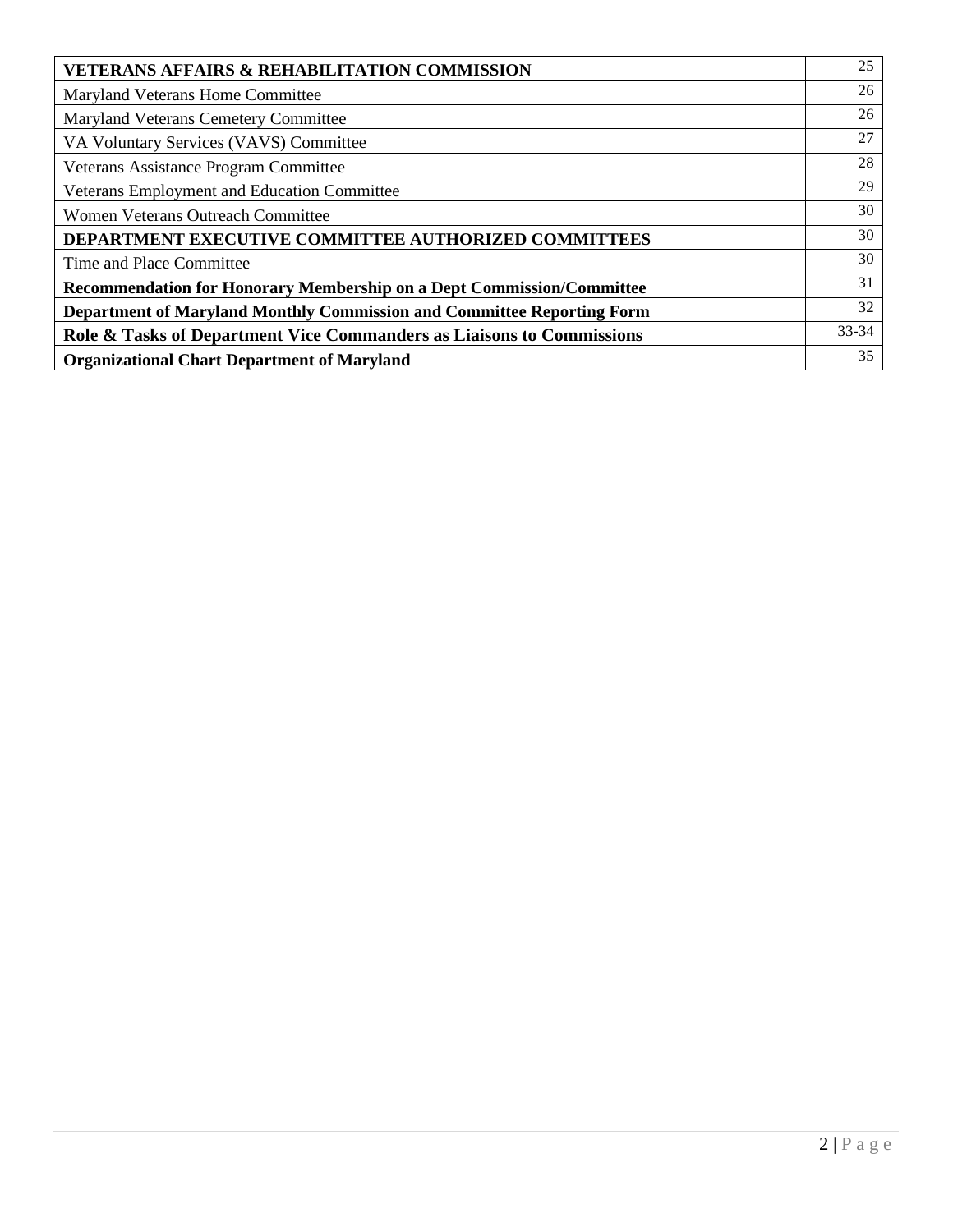### **GENERAL INFORMATION**

### **Applicable to all Commissions and Committees**

# **EXCERPT FROM DEPARTMENT BY-LAWS**

#### **Article I, Section 4**

Section 4. The Commander shall nominate all appointees to all Department Commissions and Committees unless otherwise provided in these By-Laws, and shall serve as an ex-officio a member of each of same.

### **Article XI, Section 7**

Section 7, Rotating Commissions. The following Commissions shall be permanently maintained, and shall consist of up to nine members. Up to three members shall be appointed to a term of three years, two years, and one year staggered, there shall be no more than three members serving on the Commission from any one District. All appointments shall be made by the Department Executive Committee upon nomination by the Department commander at the first meeting after the Department Convention, and each District may be represented on each Commission.

Each Commission shall annually select its own Chairperson and report his/her name to the Department Adjutant within 30 days after the newest appointments are announced. In the absence of such notice the Department Commander shall designate the Chairperson. The Chairperson of any commission failing to function may be removed by the Executive Committee. The following Commissions shall supervise all committees dealing in their appropriate work, shall develop and recommend policies and programs to the Department Executive Committee and shall strive for continuity and progressive improvement over a period of years.

- a) Americanism Commission
- b) Finance Commission
- c) Internal Affairs Commission
- d) Legislative Commission
- e) National Security Commission
- f) Veterans Affairs & Rehabilitation Commission

### **EX-OFFICIO MEMBERS**

### **(Applies to all Commissions and Committees) Opinion of Department Judge Advocate July 17, 2015**

"Ex officio" is a Latin term meaning "by virtue of office or position." Ex-officio members of commissions and committees, therefore, are persons who are members by virtue of some other office or position that they hold. For example, the Department Constitution and ByLaws authorize a Department Finance Commission with the Department Treasurer as Chairperson of the Commission, the Department Treasurer is said to be an ex-officio member of the Finance Committee, since he or she is automatically a member of that committee by virtue of the fact that he or she holds the office of Treasurer.

Article XI, Section 5, para (a) declares the Department Adjutant is ex-officio Secretary of the Department Finance Commission, but not a voting member of the Commission so should not be counted as part of the quorum of the commission.

Except as specifically limited by the Department ByLaws as described above (Department Adjutant's role on Finance Commission), ex-officio members of commissions and committees have exactly the same rights and privileges as do all other members, including, of course, the right to vote. However, the Department Commander, who shall be an ex-officio member of all commissions and committees (Article XI, Section 4), is not counted in determining the number required for a quorum or in determining whether or not a quorum is present. It should be emphasized that the Department Commander in this situation is an ex-officio member and still has all of the rights and privileges of membership, including the right to vote. [RONR(11th ed.), pp. 483-84; p. 497, ll. 20-29.]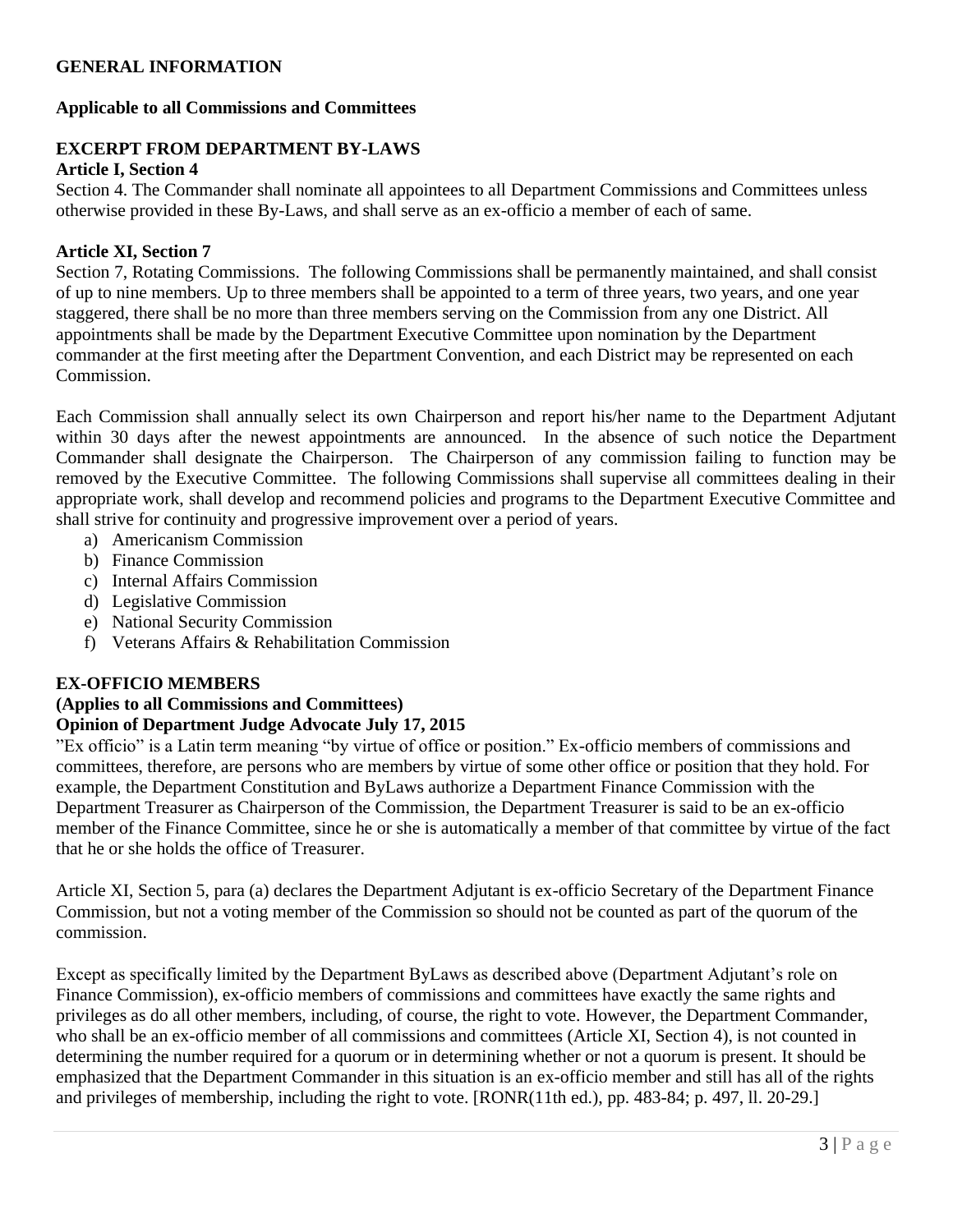### **HONORARY MEMBERS (Applies to all Commissions and Committees)**

Honorary Members: In order to recognize extensive and dedicated service to a Commission, Committee, or Program of the Department of Maryland the Department Executive Committee may name Honorary Members to any Commission on Committee authorized in this manual. There is authorized to be affiliated, with all standing Commissions and Committees, honorary members (these members must be Legion members) who have no specific duties except those that may be assigned from time to time by their District. These honorary members are not listed in the department commission and committee book, have **no** duties at the department level, and are not counted in Quorum of the committee. The form contained within this manual shall be completed and endorsed by the Intermediate bodies before being sent to the Department Headquarters for consideration of the Department Executive Committee and they shall have the final decision on naming Honorary Members to Commission of Committees.

# **QUORUM**

Roberts Rules of Order newly revised 11th Edition defines a quorum as, "A Quorum of an assembly is such a number as must be present in order that business can be legally transacted. The quorum refers to the number present, not to the number voting."

In all commissions and committees of the Department the majority of members appointed (51% or more of the membership; excluding honorary members) is a required constitute a quorum.

The only business that can be transacted in the absence of a quorum is to take measures to obtain a quorum, to fix the time to which to-adjourn, and to adjourn, or to take a recess. Unanimous consent cannot be given when a quorum is not present, and a notice given then is not valid.

### **CONSULTANTS and ADVISORS**

### **(Applies to all Commissions and Committees)**

### **Opinion of Department Judge Advocate July 17, 2015**

"At the department and national level, it has been the practice to deny Consultants and Advisors to Commissions and Committees a vote, while allowing them voice in matters pertinent to their area of expertise. I would advise that this practice continue."

(This opinion supersedes any previous contradictory opinions as to Consultants and Advisors.)

# **APPOINTMENT OF CONSULTANTS AND ADVISORS**

### **(Applies to all Commissions and Committees)**

There is authorized to be affiliated with each standing commission and committee such number of consultants and advisors as are deemed appropriate and necessary, who shall serve with voice but not vote as stated in an opinion rendered by the Department Judge Advocate, July 17, 2015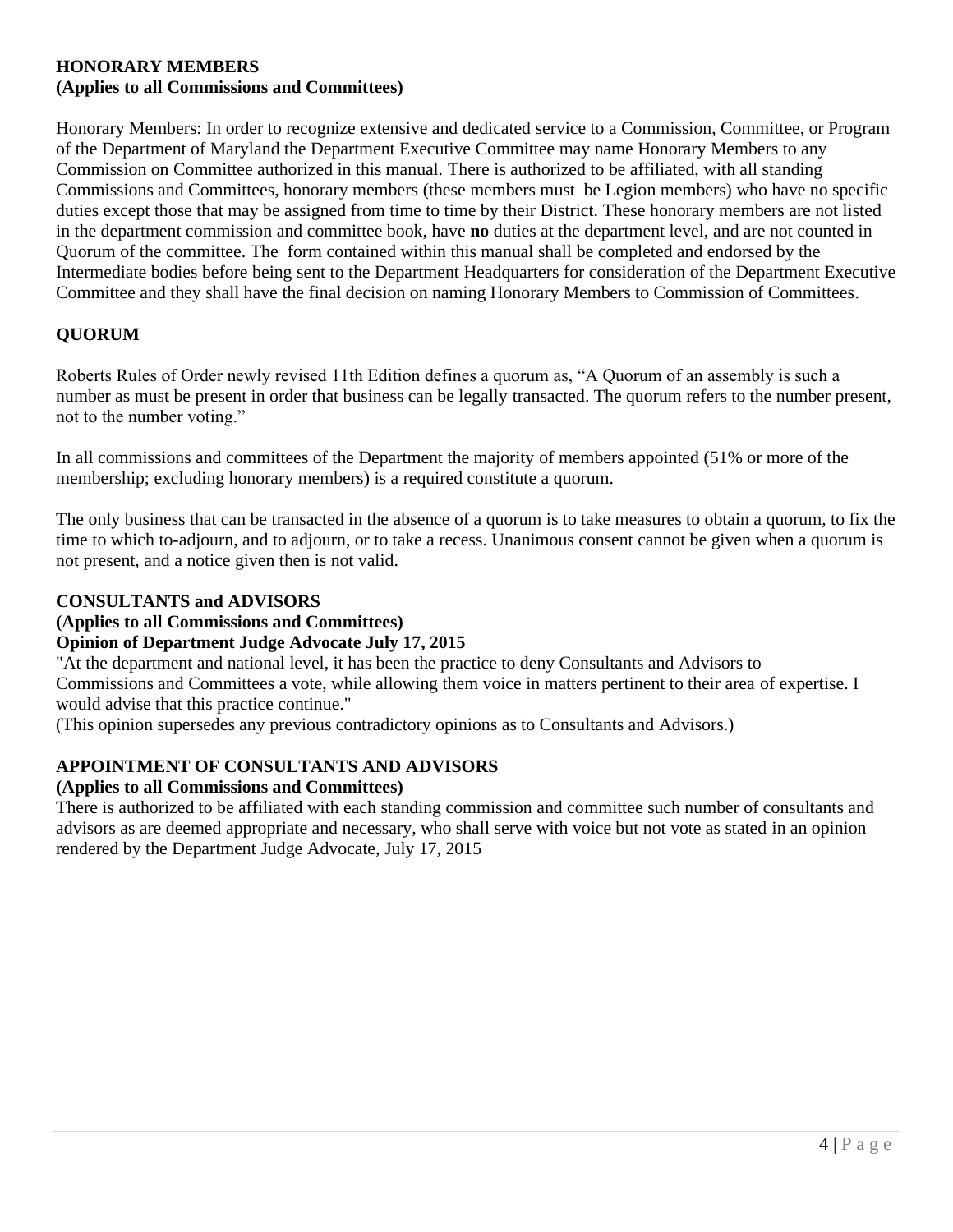# **AMERICANISM COMMISSION**

### **Membership**

The Americanism Commission shall consist of up to nine members. Up to three members shall be appointed to a term of three years, two years, and one year staggered, there shall be no more than three members serving on the Commission from any one District. All appointments shall be made by the Department Executive Committee upon nomination by the Department commander at the first meeting after the Department Convention, and each District may be represented on each Commission.

The Americanism Commission shall annually select its own Chairperson and report his/her name to the Department Adjutant within 30 days after the newest appointments are announced. In the absence of such notice the Department Commander shall designate the Chairperson

### **Purpose and Responsibilities**

• The Americanism Commissions shall supervise all committees dealing in their appropriate work, shall develop and recommend policies and programs to the Department Executive Committee and shall strive for continuity and progressive improvement over a period of years.

• To supervise and coordinate assigned department committee's activities;

• To promote an understanding and appreciation of American government, the rights and responsibilities of American citizenship, and activity in the American way of life through youth activities, community service, instruction of prospective citizens and legal immigrants, education and educational facilities, and protection of the U.S. flag from physical desecration.

• Annually submit a budget for the commission and all the committees under their supervision to the Department Treasurer not later than April 1st.

• Manage the grant accounts for the commission and propose to the Department Executive Committee worthy grant recipients for approval.

• Annually coordinate the selection of the winners of awards and scholarships assigned to the commission and its committees.

• Report at least monthly to the Department Commander and Department Headquarters the current status and progress of the commission and all assigned committees.

- Submit an annual report of activities to the Department Convention.
- Such other purposes as may be assigned to it by the Department Executive Committee.

Assigned to the Americanism Commission for supervision and coordination are the

Baseball Committee, Boy Scout Committee, Boys State Committee, Boys State Staff, Children & Youth Committee, Junior shooting Sports Committee, Oratorical Contest Committee, Scholarship Committee, Special Olympics **Committee**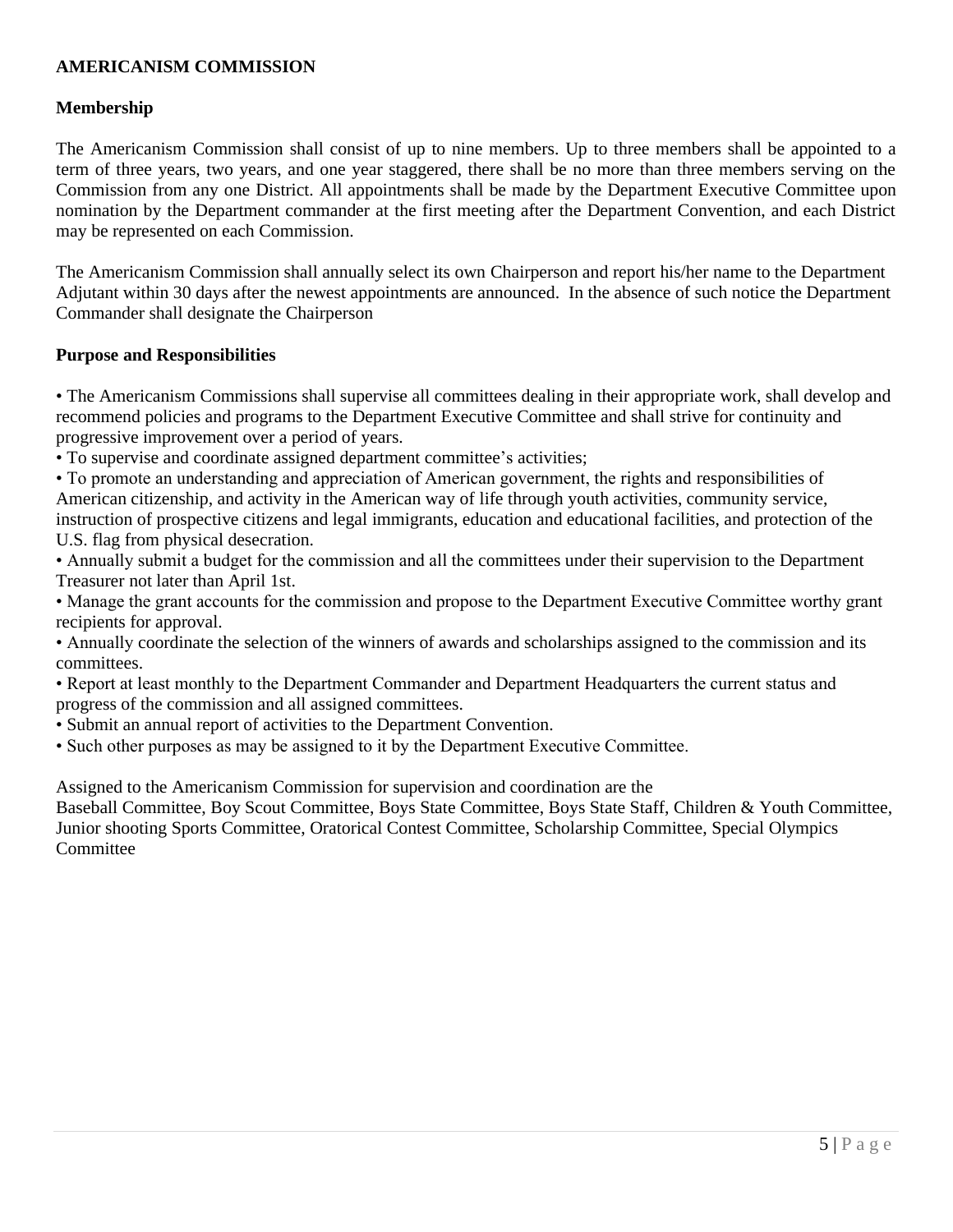### **BASEBALL COMMITTEE (Assigned to Americanism Commission)**

# **Membership**

The Baseball Committee shall consist of a Chairperson, and such members selected at large as deemed appropriate to maintain the function of the committee. All appointments shall be made by the Department Executive Committee upon nomination by the Department Commander at the first meeting after the Department Convention, and each District may be represented on each Committee.

### **Purpose and Responsibilities**

• To coordinate, promote, and supervise the operation of the Department Legion Baseball program and ensure all leagues and teams within the Department conform and abide by the rules and regulations of National and Department Legion Baseball.

• To annually review and propose the location, date, time, and other required aspects of the Department Legion Baseball tournaments for subsequent approval of the Department Executive Committee;

• To staff and supervise the Department Legion Baseball tournaments to ensure success.

• To serve as a liaison between National, the Leagues, and teams and to further provide guidance to these entities in the areas of interests of the committee.

- To serve as the final authority on matters of play and rules of Legion Baseball within the Department.
- Annually submit a budget for the committee to the Americanism Commission Chairperson prior to March 15<sup>th</sup>.
- Annually select the winners of the awards and scholarships assigned to the committee.
- Monthly report committee activities to the Commission Chairperson.
- Submit an annual report of activities to the Department Convention.
- Such other purposes as may be assigned to it by the Department Executive Committee.

# **BOYS SCOUT COMMITTEE**

# **(Assigned to Americanism Commission)**

### **Membership**

The Boys Scout Committee shall consist of a Chairperson, and such members selected at large as deemed appropriate to maintain the function of the committee. All appointments shall be made by the Department Executive Committee upon nomination by the Department Commander at the first meeting after the Department Convention, and each District may be represented on each Committee.

### **Purpose and Responsibilities**

• To promote and support the activities of the Boys Scouts of America (BSA) within our Department and Posts.

• To serve as a liaison between National and Posts and to further provide guidance to Posts on policies regarding BSA.

- Annually submit a budget for the committee to the Americanism Commission Chairperson prior to March 15<sup>th</sup>.
- Annually select the winners of the awards and scholarships assigned to the committee.
- Monthly report committee activities to the Commission Chairperson.
- Submit an annual report of activities to the Department Convention.
- Such other purposes as may be assigned to it by the Department Executive Committee.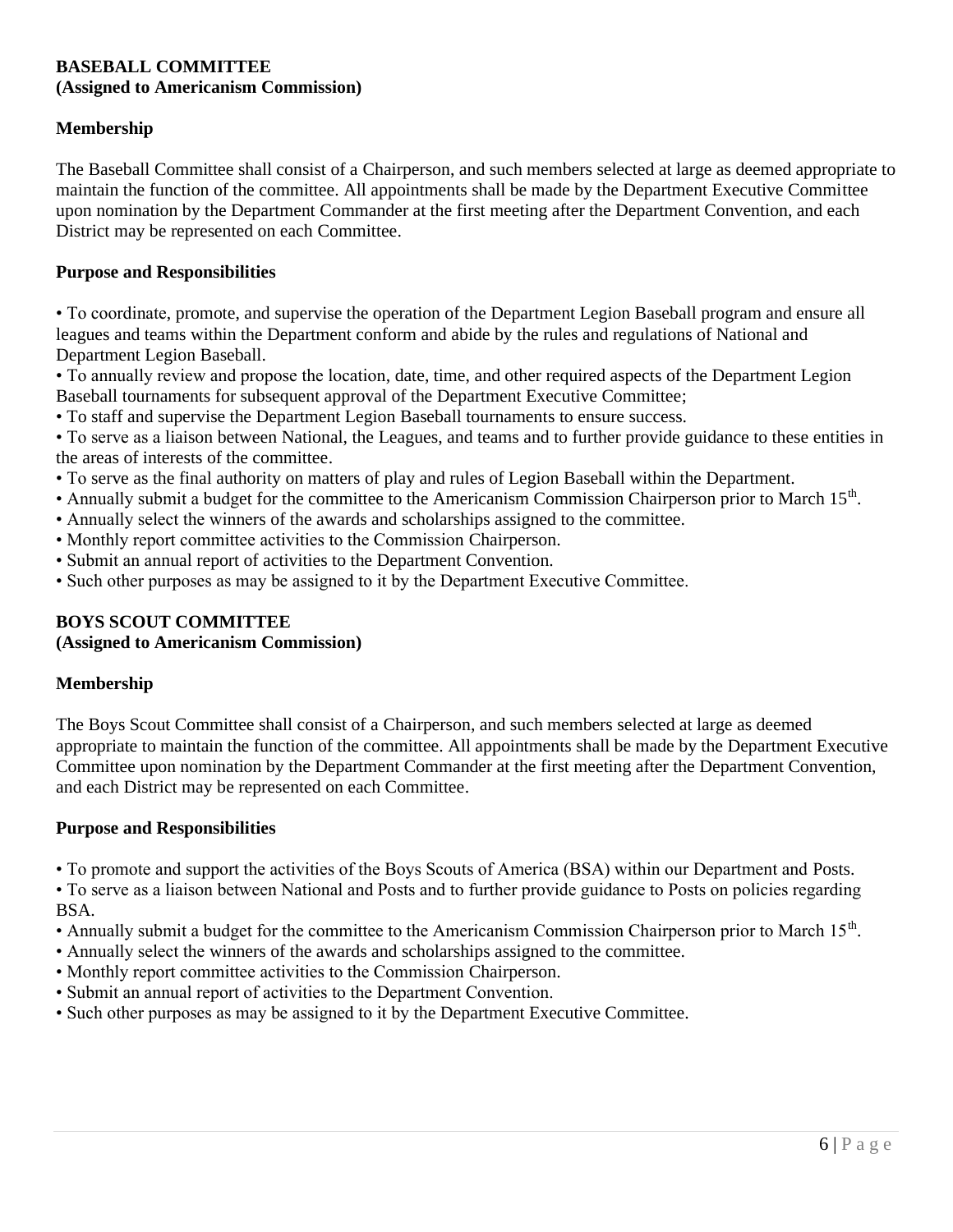### **BOYS STATE COMMITTEE AND STAFF (Assigned to Americanism Commission)**

# **Membership**

The Boys State Committee and Staff shall consist of a Chairperson, and such members selected at large as deemed appropriate to maintain the function of the program. All appointments shall be made by the Department Executive Committee upon nomination by the Department Commander at the first meeting after the Department Convention.

### **Purpose and Responsibilities**

- To coordinate, promote, and supervise the operation of the Department MD Boys State program.
- Recruit and train staff sufficient to conduct the program
- Recruit young men and educate youth on the benefits of the program and MD Girls State benefits for young women.
- Conduct educational seminars and briefings to prepare youth for attendance.
- To annually review and propose the location, date, time, and other required aspects of the MD Boys State for subsequent approval of the Department Executive Committee;
- To staff and supervise MD Boys State to ensure success.

• To serve as a liaison between National and Posts and to further provide guidance to these entities in the areas of interests of the committee.

- Annually submit a budget for the committee to the Americanism Commission Chairperson prior to March 15<sup>th</sup>.
- Annually select the winners of the awards and scholarships assigned to the committee.
- Monthly report committee activities to the Commission Chairperson
- Submit an annual report of activities to the Department Convention.
- Such other purposes as may be assigned to it by the Department Executive Committee.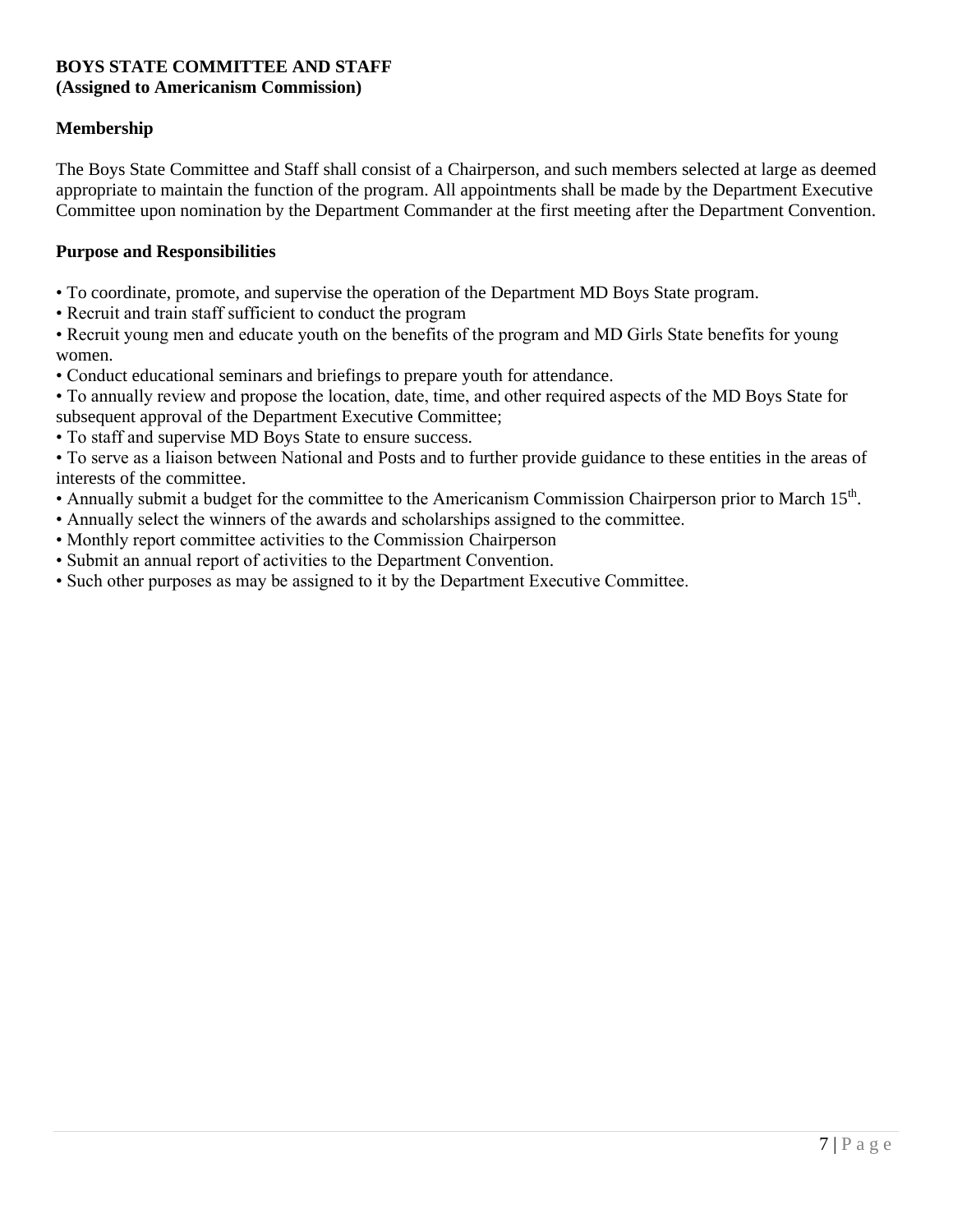#### **CHILDREN & YOUTH COMMITTEE (Assigned to Americanism Commission)**

# **Membership**

The Children and Youth Committee shall consist of a Chairperson, and such members selected at large as deemed appropriate to maintain the function of the committee. All appointments shall be made by the Department Executive Committee upon nomination by the Department Commander at the first meeting after the Department Convention, and each District may be represented on each Committee.

### **Purpose and Responsibilities**

- To formulate, recommend, and implement plans, programs, and activities designed to:
- To assure care and protection for the children of veterans;
- Improve conditions for all children and youth with due concern for maintaining the integrity of the family home;
- To prevent social and physical ills of children and youth where possible, utilizing services
- of and cooperating with sound organizations and agencies for children and youth;
- To administer the Temporary Financial Assistance for needy children of Veterans program within the Department.
- To serve as a liaison between National and Posts and to further provide guidance to these entities in the areas of interests of the committee.
- Annually submit a budget for the committee to the Americanism Commission Chairperson prior to March 15<sup>th</sup>.
- Annually select the winners of the awards and scholarships assigned to the committee.
- Monthly report committee activities to the Commission Chairperson
- Submit an annual report of activities to the Department Convention.
- Such other purposes as may be assigned to it by the Department Executive Committee.

# **JUNIOR SHOOTING SPORTS**

# **(Assigned to Americanism Commission)**

# **Membership**

The Junior Shooting Sports Committee shall consist of a Chairperson, and such members selected at large as deemed appropriate to maintain the function of the committee. All appointments shall be made by the Department Executive Committee upon nomination by the Department Commander at the first meeting after the Department Convention, and each District may be represented on each Committee.

### **Purpose and Responsibilities**

• To coordinate, promote, and supervise the operation of the Department Junior Shooting Sports program and ensure all leagues and teams within the Department conform and abide by the rules and regulations of National and Department Junior Shooting Sports program.

• To annually review and propose the location, date, time, and other required aspects of the Department Legion Junior Shooting Sports tournament for subsequent approval of the Department Executive Committee;

• To staff and supervise the Department Legion Junior Shooting Sports tournamment to ensure success.

• To serve as a liaison between National and Posts to further provide guidance to these entities in the areas of interests of the committee.

- To serve as the final authority on matters of match rules of Legion Junior Shooting Sports within the Department.
- Annually submit a budget for the committee to the Americanism Commission Chairperson prior to March 15<sup>th</sup>.
- Annually select the winners of the awards assigned to the committee.
- Monthly report committee activities to the Commission Chairperson.
- Submit an annual report of activities to the Department Convention.
- Such other purposes as may be assigned to it by the Department Executive Committee.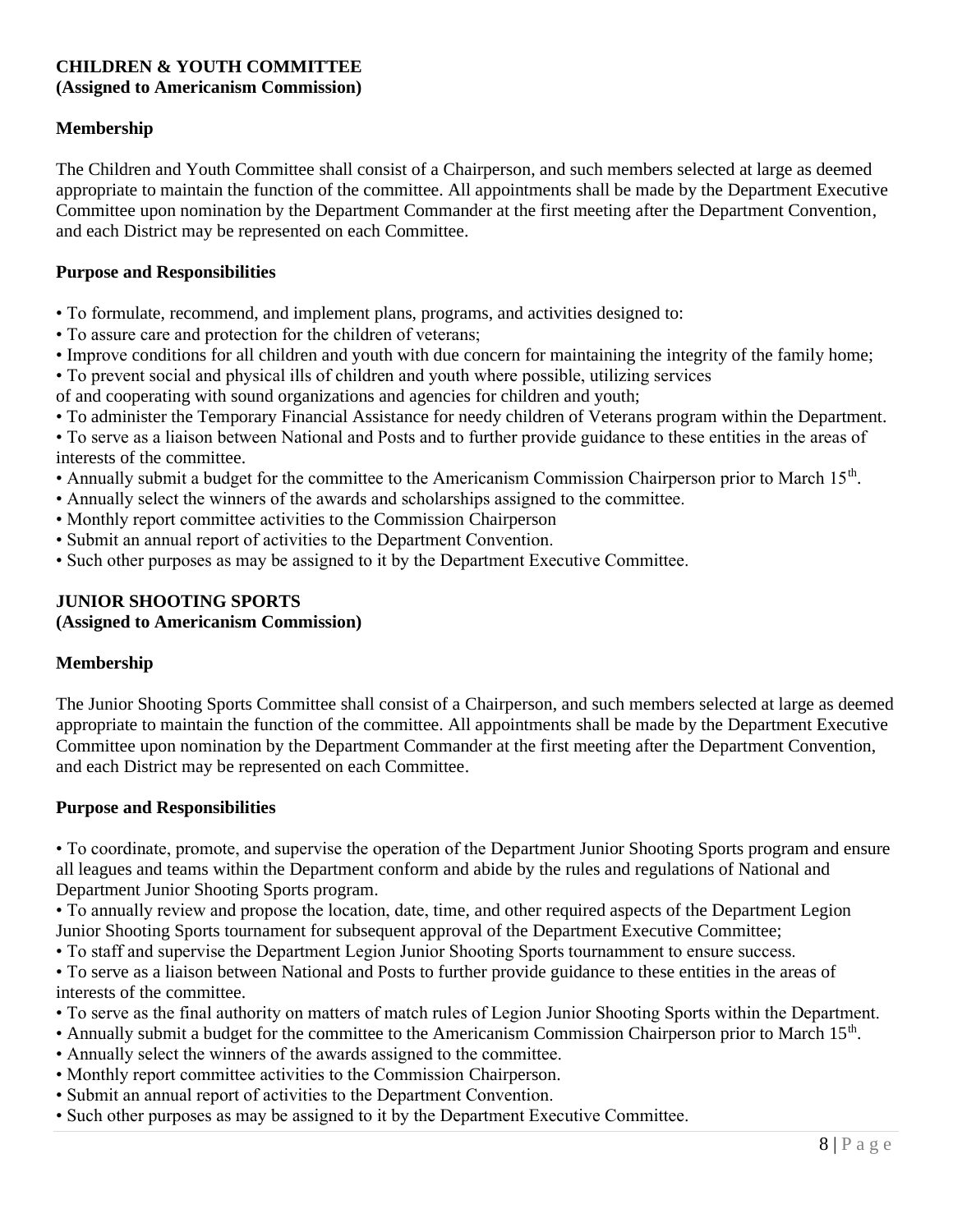### **ORATORICAL COMMITTEE (Assigned to Americanism Commission)**

### **Membership**

The Oratorical Committee shall consist of a Chairperson, a Vice-Chairperson, and such members selected at large as deemed appropriate to maintain the function of the committee. All appointments shall be made by the Department Executive Committee upon nomination by the Department Commander at the first meeting after the Department Convention, and each District may be represented on each Committee.

#### **Purpose and Responsibilities**

• To coordinate, promote, and supervise the operation of the Department High School Oratorical and Scholarship Contest program and ensure Posts, Counties, and Districts within the Department conform and abide by the rules and regulations of National Oratorical program.

• To annually review and propose the location, date, time, and other required aspects of the Department Oratorical Contest for subsequent approval of the Department Executive Committee;

• To staff and supervise the Department Oratorical Contest to ensure success.

• To serve as a liaison between National, Posts, Counties, and Districts within the Department and to further provide guidance to these entities in the areas of interests of the committee.

- To serve as the final authority on matters of rules of Legion Oratorical within the Department.
- Annually submit a budget for the committee to the Americanism Commission Chairperson prior to March 15<sup>th</sup>.
- Annually select the winners of the awards and scholarships assigned to the committee.
- Monthly report committee activities to the Commission Chairperson.
- Submit an annual report of activities to the Department Convention.
- Such other purposes as may be assigned to it by the Department Executive Committee.

### **SCHOLARSHIP COMMITTEE**

#### **(Assigned to Americanism Commission)**

#### **Membership**

The Scholarship Committee shall consist of a Chairperson, and such members selected at large as deemed appropriate to maintain the function of the committee. All appointments shall be made by the Department Executive Committee upon nomination by the Department Commander at the first meeting after the Department Convention, and each District may be represented on each Committee.

#### **Purpose and Responsibilities**

• To coordinate, promote, and supervise the Scholarship programs throughout the Department.

• Collect information on the amount of scholarships presented by the Department, Districts, Counties, and Posts. (Source: Department Consolidated Report Summary)

• Review and supervise the list of Department Scholarships not paid to date, and provide assistance to ensure the students utilize all funds available to them to further their education.

- Annually submit a budget for the committee to the Americanism Commission Chairperson prior to March 15<sup>th</sup>.
- Annually select the winners of the awards and scholarships assigned to the committee.
- Monthly report committee activities to the Commission Chairperson.
- Submit an annual report of activities to the Department Convention.
- Such other purposes as may be assigned to it by the Department Executive Committee.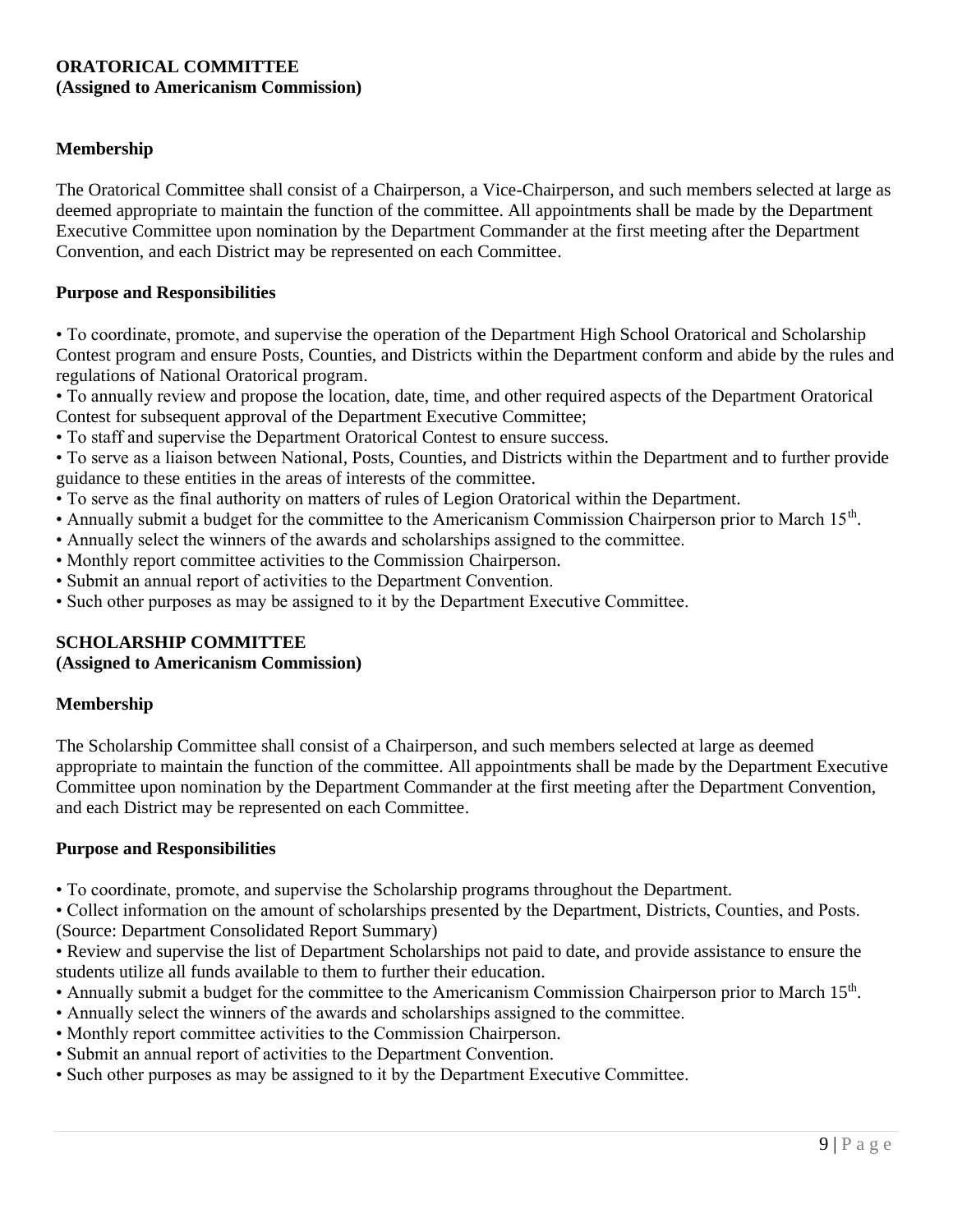### **SPECIAL OLYMPICS COMMITTEE (Assigned to Americanism Commission)**

### **Membership**

The Special Olympics Committee shall consist of a Chairperson for the Summer Games and a Chairperson for the Winter Games, and such members selected at large as deemed appropriate to maintain the function of the committee. All appointments shall be made by the Department Executive Committee upon nomination by the Department Commander at the first meeting after the Department Convention, and each District may be represented on each Committee.

#### **Purpose and Responsibilities**

- To promote and support the activities of the MD Special Olympics within our Department and Posts.
- To serve as a liaison between MD Special Olympics and Posts and to further promote the programs and provide guidance to Posts regarding MD Special Olympics.
- Annually submit a budget for the committee to the Americanism Commission Chairperson prior to March 15<sup>th</sup>.
- Annually select the winners of the awards assigned to the committee.
- Monthly report committee activities to the Commission Chairperson.
- Submit an annual report of activities to the Department Convention.
- Such other purposes as may be assigned to it by the Department Executive Committee.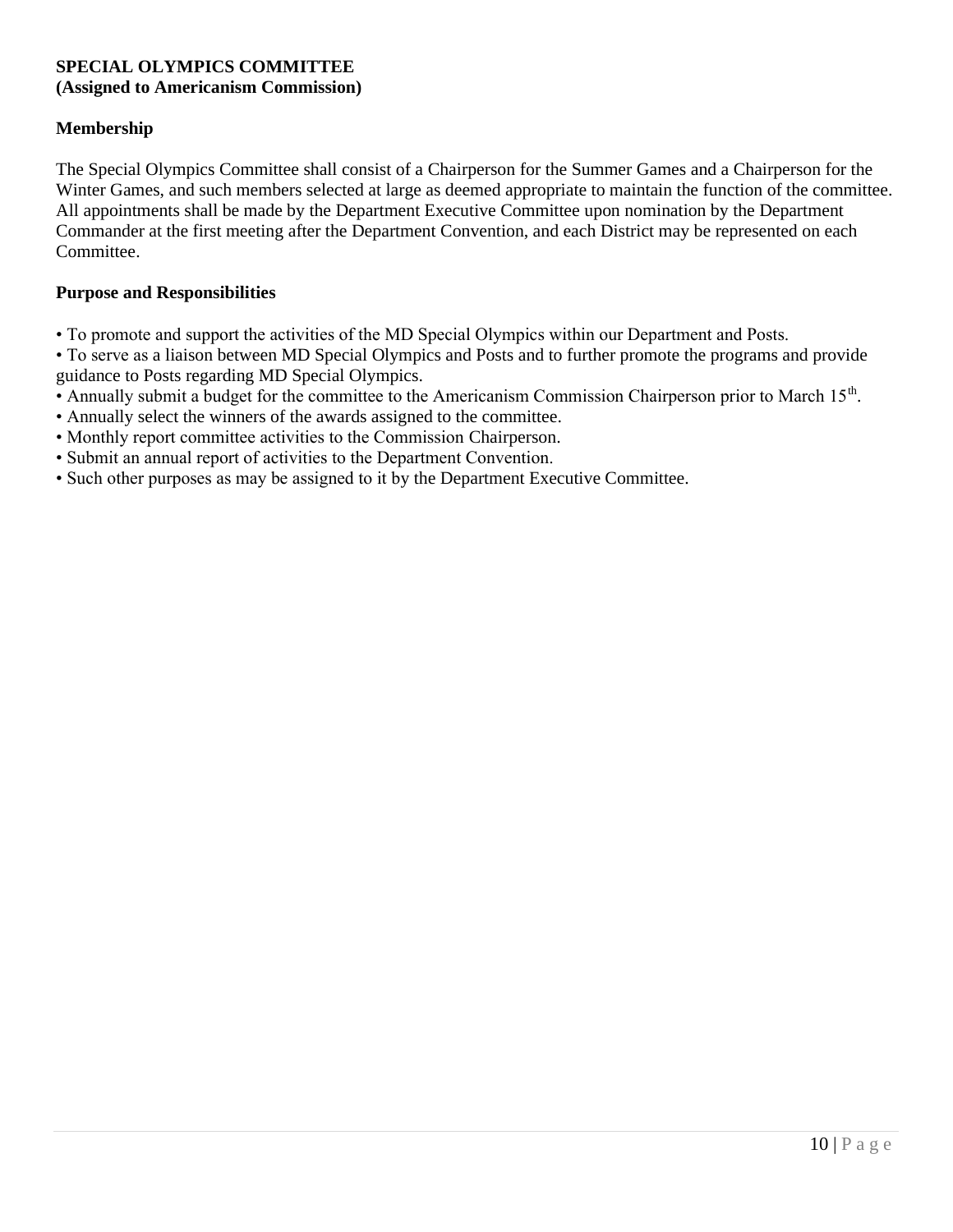# **FINANCE COMMISSION**

# **Membership**

The Department Commander shall appoint a nine (9) member Finance Commission with representation from each District as required for all rotating Commissions by Article XI, Section 7, of these By-Laws to serve a term of three years, staggered. Of the nine members, there shall be

three members appointed to a term of three years, three to a term of two years, and three to a term of one year; thereafter, each succeeding appointee shall serve a term of three years, unless removed by a majority vote of the Department Executive Committee. In addition to the nine regular members, the Department Treasurer shall be the Commission Chair, the Department Commander is ex-officio

member of the Commission and the Department Adjutant is ex-officio Secretary but not a voting member of the Commission. The D Executive Committee, upon recommendation of the Department Commander, may also annually appoint up to three consultants to the Commission.

### **Purpose and Responsibilities**

• The supervision and coordination of all Department accounts, funds, and monies found to exist or which may be created by convention or DEC action

• The submission and granting awards and other reports to the DEC through the Commission;

• Formulate, prepare, defend, and submit the yearly Department budget plan to the DEC for approval at the May DEC meeting and as warranted, submit updates and modifications to the budget for DEC approval;

• Exercise oversight over the execution of the DEC approved budget

• Review and recommend courses of action to the Department Executive Committee for Post submissions related to borrowing funds or encumbering property

• Review and recommend action to the Department Executive Committee in areas of financial concerns and Post Charter cancellations/mergers

• Develop and distribute periodic financial reports prior to each DEC meeting and the annual convention showing, as a minimum, the Department's income, expenses, and variance to the budget, by major program fund account;

• Advise the DEC when any variance in a major program fund account exceeds plus or minus ten percent of the approved budget, with an explanation of recommended corrective action;

• Develop and distribute to each commission chairperson an annual budget timeline to ensure that they are given ample opportunity to participate in the annual budget process;

• Prepare and distribute, prior to the second DEC meeting annually and other occasions when requested by the DEC, a balance sheet showing the Department's income, expenditures, and net worth, including the acquisition cost and depreciated value of assets (such as automobiles, communications equipment, computers, furniture, etc.) with a useful life expectancy of more than one year;

• Conduct periodic studies and analysis for presentation to the DEC to assist them in improving and modernizing the Department's uniform funds management and accountability system;

• Perform such other duties as shall, from time to time, be prescribed in writing and approved by the DEC. Assigned to Finance Commission: Budget Committee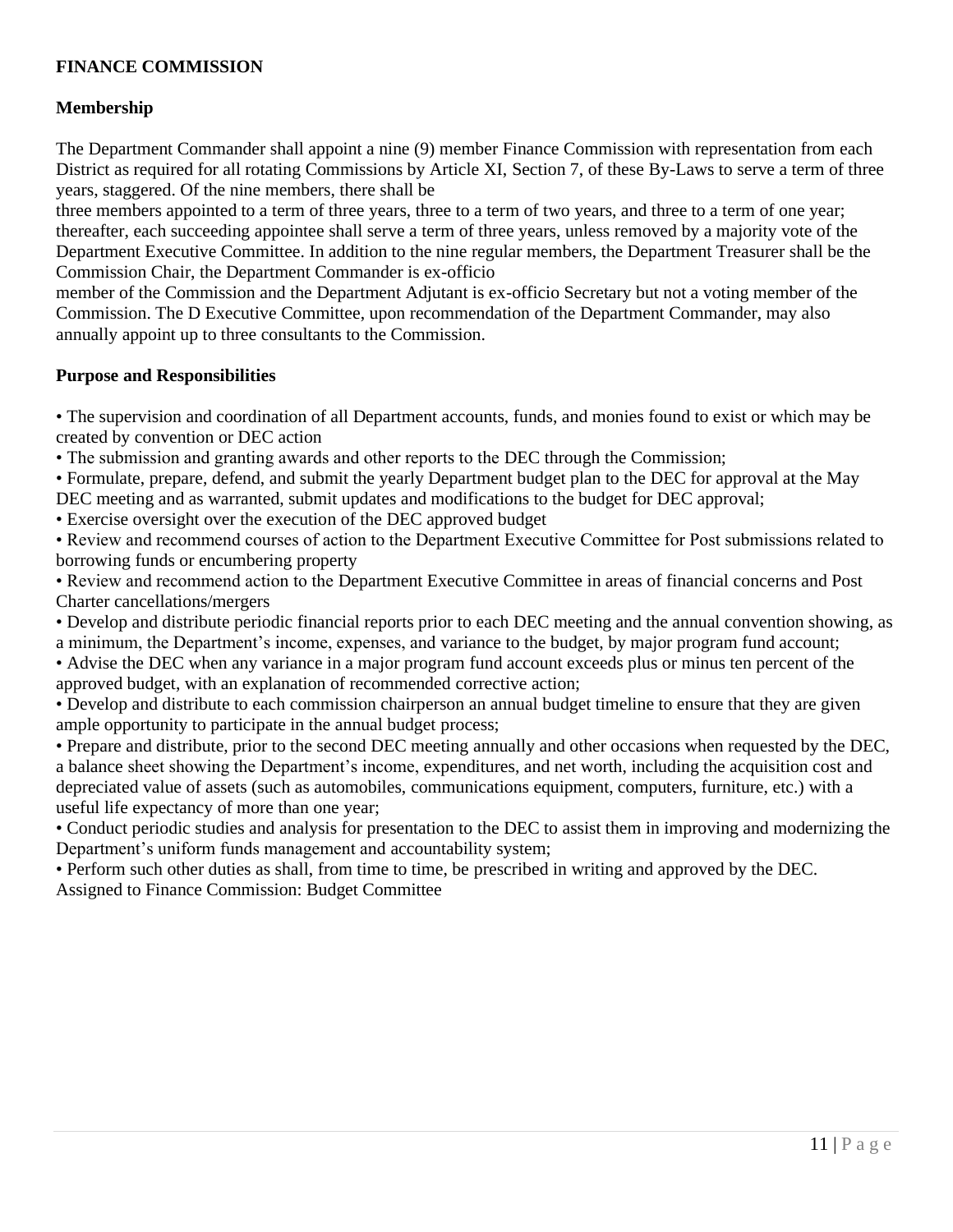### **BUDGET COMMITTEE (Assigned to Finance Commission)**

### **Membership**

The Budget Committee shall consist of the Department Treasurer as Chairperson and such members selected at large as deemed appropriate to maintain the function of the committee. All appointments shall be made by the Department Executive Committee upon nomination by the Department Commander at the first meeting after the Department Convention.

#### **Purpose and Responsibilities**

• Formulate, prepare, defend, and submit the yearly Department budget plan to the Department Finance Commission for action prior to the May DEC meeting and as warranted, submit updates and modifications to the budget for Department Finance Commission action;

- Monthly report committee activities to the Commission Chairperson
- Such other purposes as may be assigned to it by the Department Executive Committee.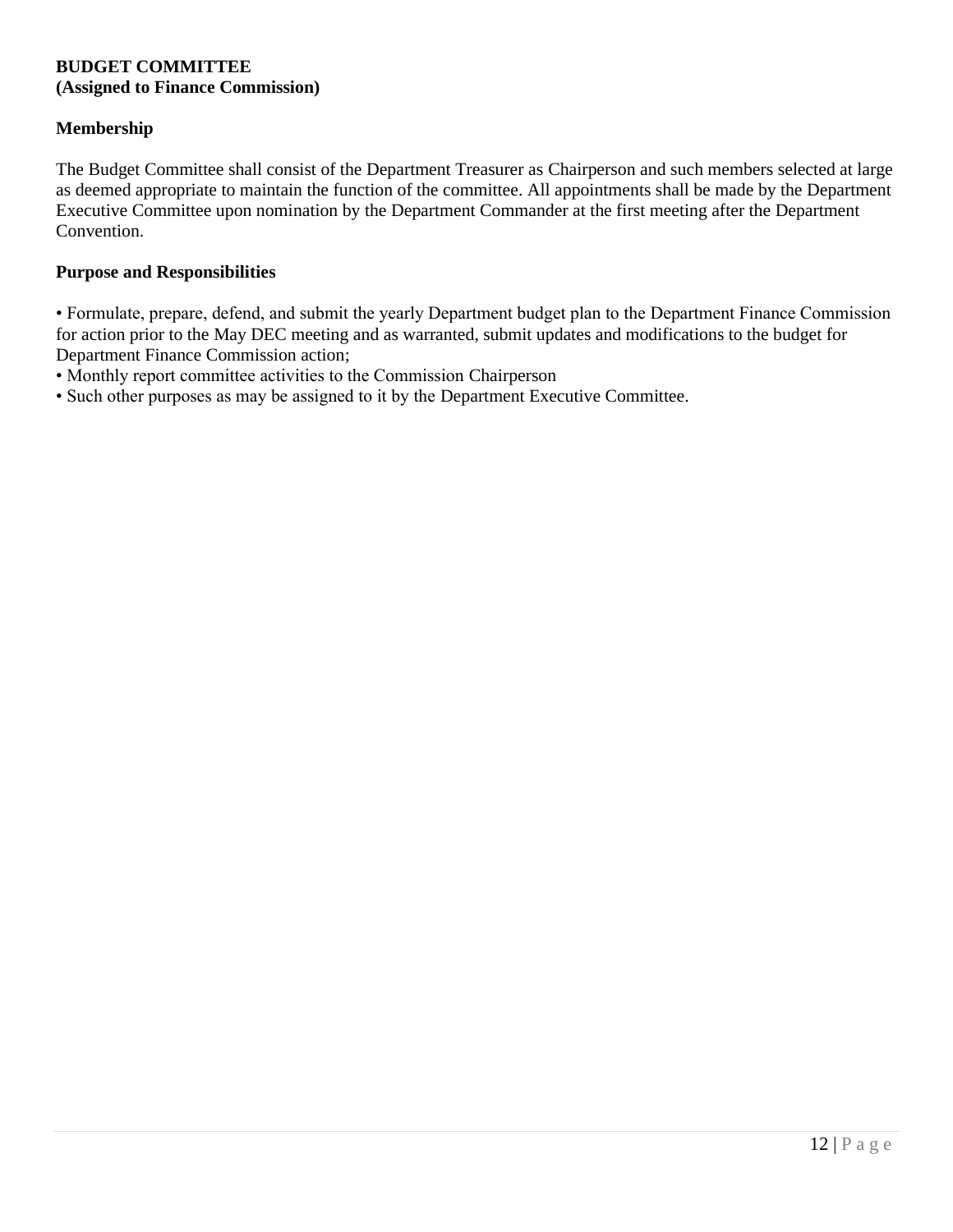# **INTERNAL AFFAIRS COMMISSION**

### **Membership**

The Internal Affairs Commission shall consist of up to nine members. Up to three members shall be appointed to a term of three years, two years, and one year staggered, there shall be no more than three members serving on the Commission from any one District. All appointments shall be made by the Department Executive Committee upon nomination by the Department commander at the first meeting after the Department Convention, and each District may be represented on each Commission.

The Internal Affairs Commission shall annually select its own Chairperson and report his/her name to the Department Adjutant within 30 days after the newest appointments are announced. In the absence of such notice the Department Commander shall designate the Chairperson

### **Purpose and Responsibilities**

• To formulate and recommend policies and to oversee the implementation of adopted policies relating to activities conducted for organizational purposes, including but not limited to such policies as do not properly come within the scope of any other national commission;

- To review and give guidance to the necessary administrative operations of the Department Headquarters;
- To supervise and coordinate assigned department committee's activities;

• Annually submit a budget for the commission and all the committees under their supervision to the Department Treasurer not later than April 1st.

- To be responsible for the promotion of the use of the Manual of Ceremony, including, but limited to the proper wearing of uniforms, caps, regalia, official badges, etc.;
- Report at least monthly to the Department Commander and Department Headquarters the current status and progress of the commission and all assigned committees.
- Submit an annual report of activities to the Department Convention.
- Such other purposes as may be assigned to it by the Department Executive Committee.

Assigned to the Internal Affairs Commission for supervision and coordination are the Constitution & By-Laws Committee, the Membership Recruiting & Retention Committee Sons of the American Legion Committee, Trophy and Awards Committee.

General oversight of Post programs not within the jurisdiction of other Department Commissions or Committees is within the authority of the Internal Affairs Commission.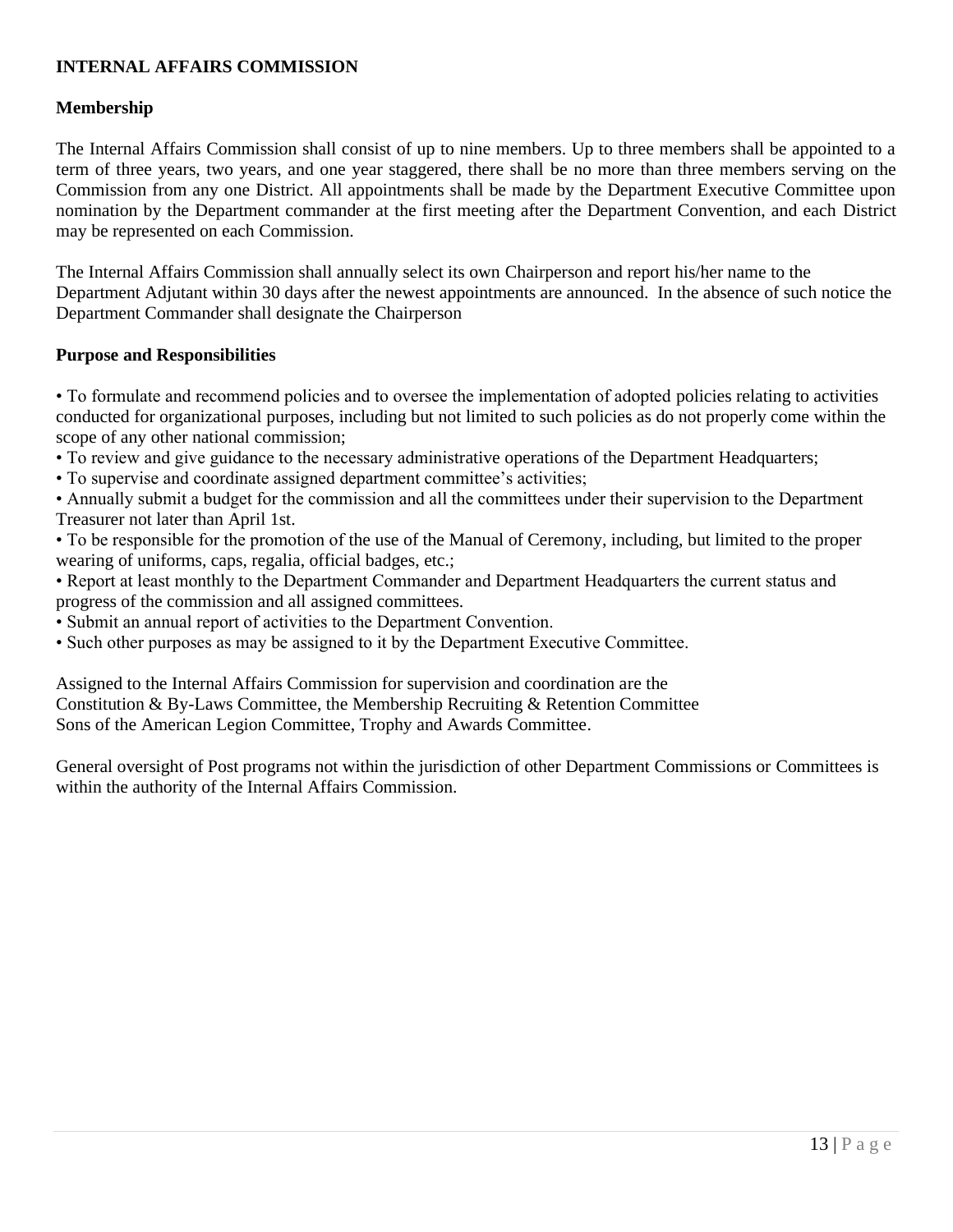### **American Legion Riders Advisory Committee (Assigned to Internal Affairs Commission) Membership**

The American Legion Riders Committee shall consist of a Chairperson, and such members selected at large as deemed appropriate to maintain the function of the committee. All appointments shall be made by the Department Executive Committee upon nomination by the Department Commander at the first meeting after the Department Convention, and each District may be represented on each Committee.

#### **Purpose**

•To promote, and provide assistance/coordination upon request on the Posts' American Legion Rider's programs ensure all subordinate entities including Posts/Squadrons within the Department conform and abide by the rules and regulations of The National and Department American Legion Rider's program.

• To act as liaison between the National Organization to include the National ALR, the Department of Maryland, and the Post ALR and shall uphold the declared principles of The American Legion as well as conform to and abide by the regulations and decisions made by the DEC, or other duly constituted governing body.

- To formulate and recommend policies concerning the operation of the American Legion Riders' program.
- To advise Department, District, County and Post leadership on American Legion Rider's program issues.

• To serve as a liaison between National, Department, and the Posts/Squadrons and to further provide guidance to these entities in the areas of interests of the committee.

- Annually submit a budget for the committee to the Internal Affairs Commission Chairperson prior to March 15th .
- Annually select the winners of the awards assigned to the committee.
- Monthly report committee activities to the Commission Chairperson.
- Submit an annual report of activities to the Department Convention.
- Such other purposes as may be assigned to it by the Department Executive Committee.

#### **CONSTITUTION & BY-LAWS COMMITTEE (Assigned to Internal Affairs Commission)**

### **Membership**

The Constitution and By-Laws Committee shall consist of a Chairperson, and such members selected at large as deemed appropriate to maintain the function of the committee. All appointments shall be made by the Department Executive Committee upon nomination by the Department Commander at the first meeting after the Department Convention, and each District may be represented on each Committee.

#### **Purpose and Responsibilities**

• To study and make proper recommendations concerning all matters pertaining to the Constitution & By-Laws and all matters pertaining to the Uniform Code of Procedure for the Organization of National Conventions of The American Legion;

- Annually submit a budget for the committee to the Internal Affairs Commission Chairperson prior to March 15<sup>th</sup>.
- Monthly report committee activities to the Commission Chairperson.
- Submit an annual report of activities to the Department Convention.
- Such other purposes as may be assigned to it by the Department Executive Committee.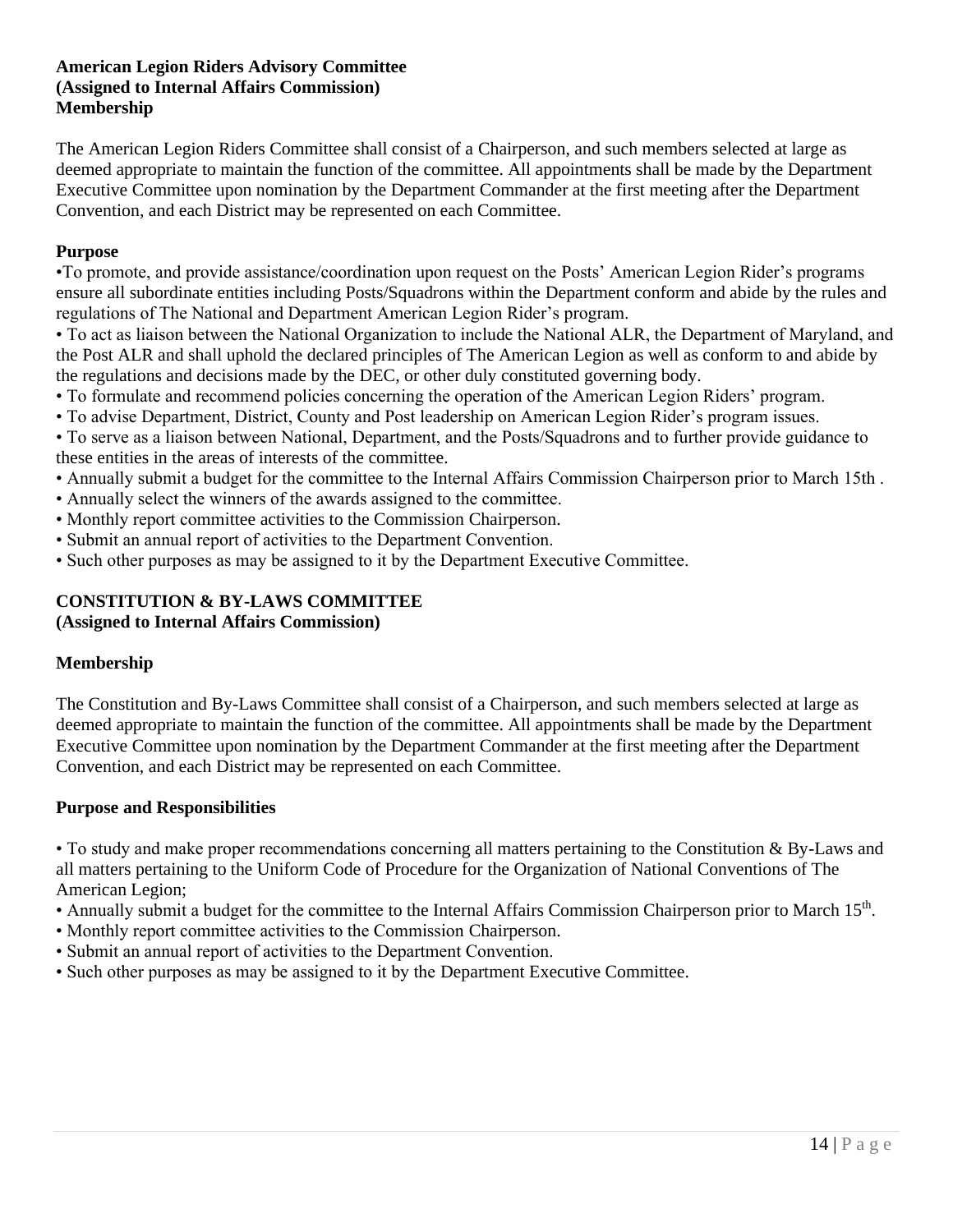# **HISTORY PRESERVATION COMMITTEE**

### **Membership**

The History Preservation Committee shall consist of a Chairperson, and such members selected at large as deemed appropriate to maintain the function of the committee. All appointments shall be made by the Department Executive Committee upon nomination by the Department Commander at the first meeting after the Department Convention, and each District may be represented on each Committee.

#### **Purpose**

- Preserve the history of our organization
- Assemble, edit , and publish Department History Books
- Annually submit a budget for the committee to the Department Treasurer and Headquarters prior to April 1st.
- Annually select the winners of the awards assigned to the committee.
- Monthly report committee activities to the Department Commander.
- Submit an annual report of activities to the Department Convention.
- Such other purposes as may be assigned to it by the Department Executive Committee.

### **MEMBERSHIP RECRUITING AND RETENTION COMMITTEE (Assigned to Internal Affairs Commission)**

#### **Membership**

The Membership Recruiting and Retention Committee shall consist of a Chairperson, and such members selected at large as deemed appropriate to maintain the function of the committee. All appointments shall be made by the Department Executive Committee upon nomination by the Department Commander at the first meeting after the Department Convention, and each District may be represented on each Committee.

#### **Purpose and Responsibilities**

• To formulate and recommend policies and to oversee the implementation of adopted policies relating to the enrollment of members, the collection of dues, the functioning of department, posts, and intermediate levels in a manner to attract and retain members, and the development of leadership training and promotional activities necessary to the foregoing.

• To develop and execute a multi-year membership and Post procurement plan, which shall be approved by the Department Executive Committee. The DEC shall be updated on the plan's progress at least once per year;

- Annually submit a budget for the committee to the Internal Affairs Commission Chairperson prior to March 15<sup>th</sup>.
- Annually select the winners of the awards assigned to the committee.
- Monthly report committee activities to the Commission Chairperson.
- Submit an annual report of activities to the Department Convention.
- Such other purposes as may be assigned to it by the Department Executive Committee.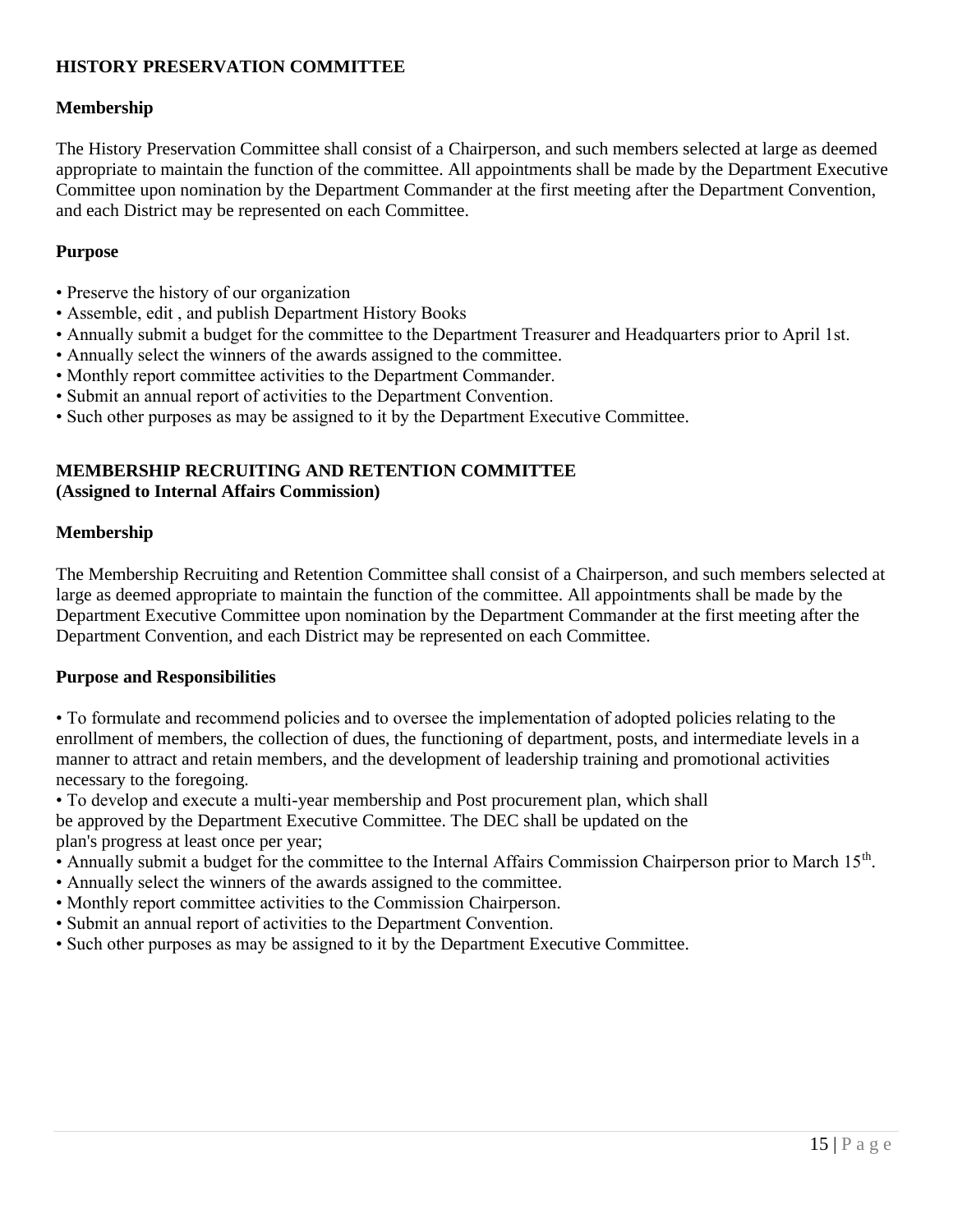# **PHOTOGRAPHIC AND HISTORY COMMITTEE**

### **Membership**

The Photographic and History Committee shall consist of a Chairperson, and such members selected at large as deemed appropriate to maintain the function of the committee. All appointments shall be made by the Department Executive Committee upon nomination by the Department Commander at the first meeting after the Department Convention, and each District may be represented on each Committee.

### **Purpose and Responsibilities**

- Assist Department Historian with recording the yearly events of the Department
- Official photographers of the Department
- Provide input to website content to reflect Department Activities
- Provide Public Relations and Publications Committee with updated photos and videos to use in their mission
- Annually submit a budget for the committee to the Department Treasurer and Headquarters prior to April 1st.
- Annually select the winners of the awards assigned to the committee.
- Monthly report committee activities to the Department Commander.
- Submit an annual report of activities to the Department Convention.
- Such other purposes as may be assigned to it by the Department Executive Committee.

# **PUBLIC RELATIONS AND PUBLICATIONS COMMITTEE**

#### **Membership**

The Public Relations and Publications Committee shall consist of a Chairperson, and such members selected at large as deemed appropriate to maintain the function of the committee. All appointments shall be made by the Department Executive Committee upon nomination by the Department Commander at the first meeting after the Department Convention, and each District may be represented on each Committee.

#### **Purpose and Responsibilities**

• Working in concert with all American Legion commissions and committees, to build awareness and support for the mission and programs of The American Legion and promote same to active duty military, Guard and Reserve components, military veterans and retirees, and the general public;

• Internal: To educate, motivate and inform The American Legion family of the mission and programs of The American Legion for the purpose of making them promoters of and participants in the activities and aims of The American Legion;

• External: To build awareness of and support for the primary mission and purpose of The American Legion, specially among individual citizens, the United States Congress, national and local government agencies, and corporate America;

- Supervises the preparation of the Department publications in coordination with the Department Adjutant
- Annually submit a budget for the committee to the Department Treasurer and Headquarters prior to April 1st.
- Monthly report committee activities to the Department Commander.
- Submit an annual report of activities to the Department Convention.
- Such other purposes as may be assigned to it by the Department Executive Committee.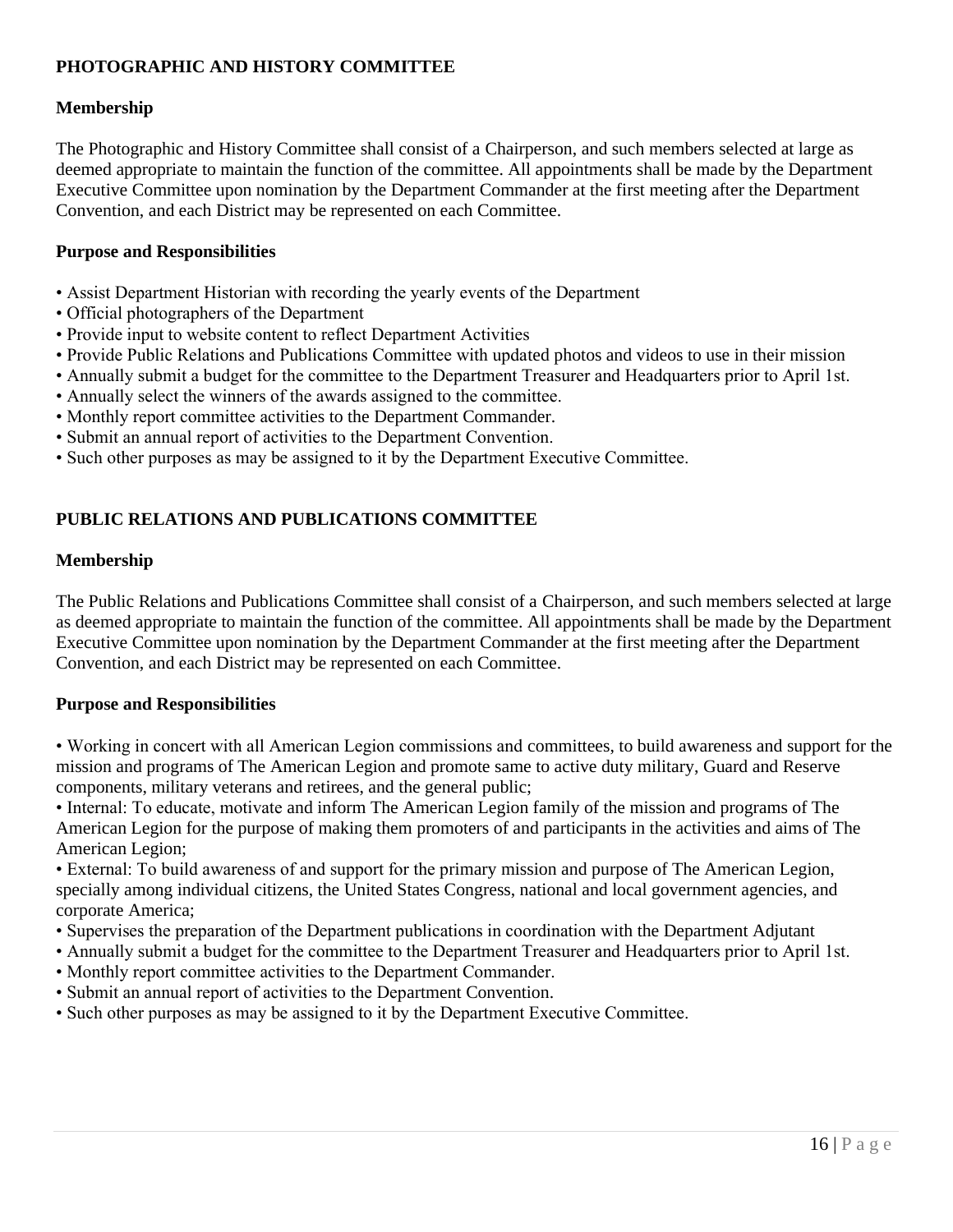#### **SONS OF THE AMERICAN LEGION COMMITTEE (Assigned to Internal Affairs Commission)**

### **Membership**

The Sons of The American Legion Committee shall consist of a Chairperson, and such members selected at large as deemed appropriate to maintain the function of the committee. All appointments shall be made by the Department Executive Committee upon nomination by the Department Commander at the first meeting after the Department Convention, and each District may be represented on each Committee.

#### **Purpose**

• To coordinate, promote, and supervise the operation of the Sons of The American Legion Detachment and ensure all subordinate entities including Posts/Squadrons within the Department conform and abide by the rules and regulations of National and Department Sons of The American Legion.

• To serve as a liaison between National, Department, and the Posts/Squadrons and to further provide guidance to these entities in the areas of interests of the committee.

- Review and sign authorization vouchers for all expenditures by the Detachment.
- Manage the budget execution of the Detachment.
- Annually submit a budget for the committee to the Internal Affairs Commission Chairperson prior to March 15<sup>th</sup>.
- Annually select the winners of the awards assigned to the committee.
- Monthly report committee activities to the Commission Chairperson.
- Submit an annual report of activities to the Department Convention.
- Such other purposes as may be assigned to it by the Department Executive Committee.

#### **TRAINING COMMITTEE (Assigned to Internal Affairs Commission)**

#### **Membership**

The Training Committee shall consist of a Chairperson (Dean), and such members selected at large as deemed appropriate to maintain the function of the committee. All appointments shall be made by the Department Executive Committee upon nomination by the Department Commander at the first meeting after the Department Convention, and each District may be represented on each Committee.

#### **Purpose and Responsibilities**

• Planning, funding, designing and updating course curricula for all Department training including the Department Legion College

Ensuring training is conducted throughout the year and is regular, and accessible, to the largest number of members possible

- Acquiring and publishing annual commission & committee reports for use as "hand-outs" to class attendees
- Assigning class instructors
- Advertising, arranging and encouraging Legionnaire attendance
- Annually submit a budget for the committee to the Department Treasurer and Headquarters prior to April 1st.
- Monthly report committee activities to the Department Commander.
- Submit an annual report of activities to the Department Convention.
- Such other purposes as may be assigned to it by the Department Executive Committee.

Note: Naming and assigning Legionnaire staffing for convention committees, and for all other associated functional requirements needed to ensure the conduct of a successful Legion college operation rests solely with and at the Department Headquarters office level, except for convention space requirements which shall be coordinated with and provided, at no cost, by the Department Convention Corporation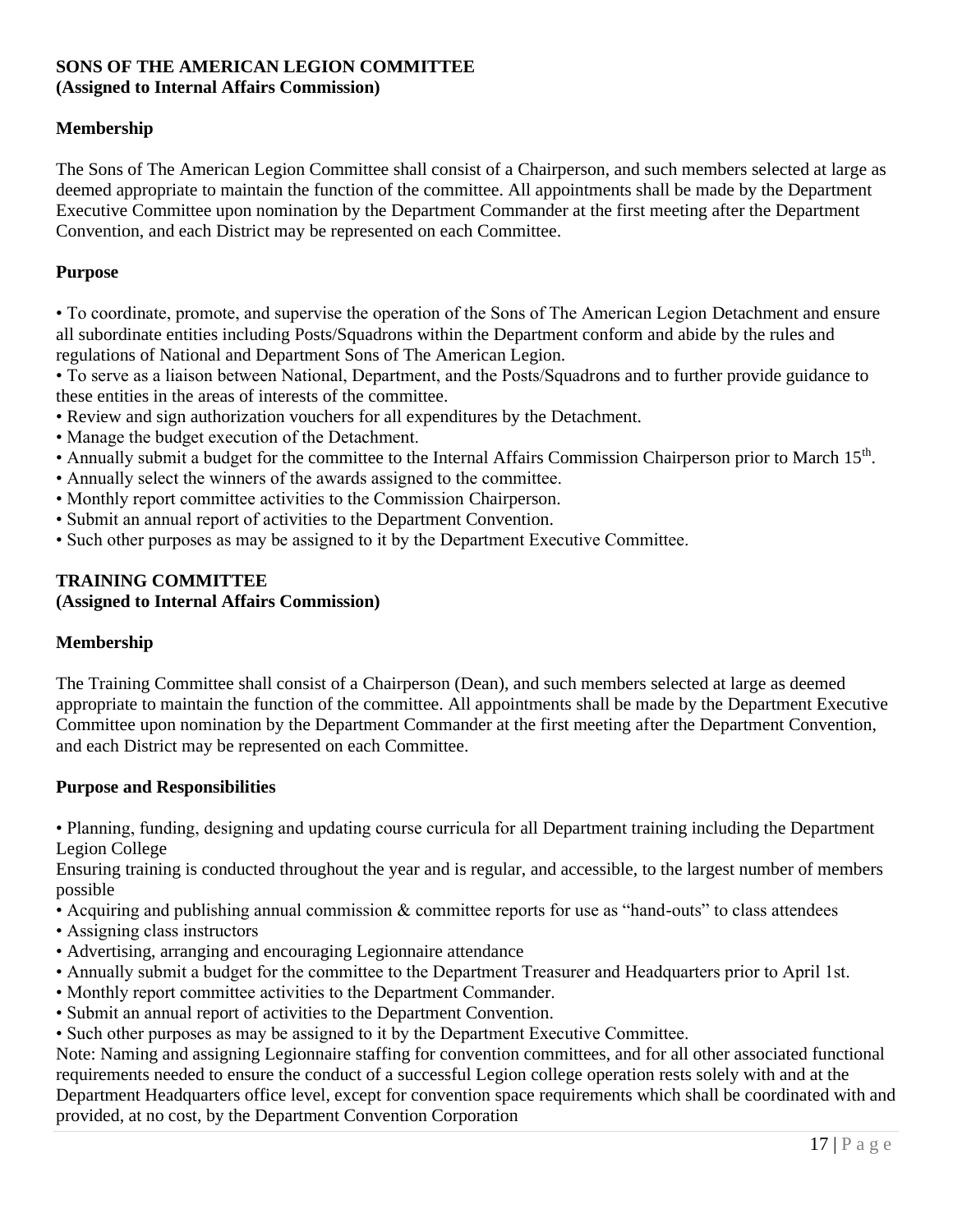### **TROPHY AND AWARDS COMMITTEE (Assigned to Internal Affairs Commission)**

### **Membership**

The Trophy and Awards Committee shall consist of a Chairperson, and such members selected at large as deemed appropriate to maintain the function of the committee. All appointments shall be made by the Department Executive Committee upon nomination by the Department Commander at the first meeting after the Department Convention, and each District may be represented on each Committee.

#### **Purpose**

• To recommend policies and procedures relating to trophies and awards given by the Department in connection with American Legion activities;

- To annually update an publish the Department Awards Manual in September;
- Annually submit a budget for the committee to the Internal Affairs Commission Chairperson prior to March 15<sup>th</sup>.
- Annually select the winners of the awards assigned to the committee.
- Monthly report committee activities to the Commission Chairperson.
- Submit an annual report of activities to the Department Convention.
- Such other purposes as may be assigned to it by the Department Executive Committee.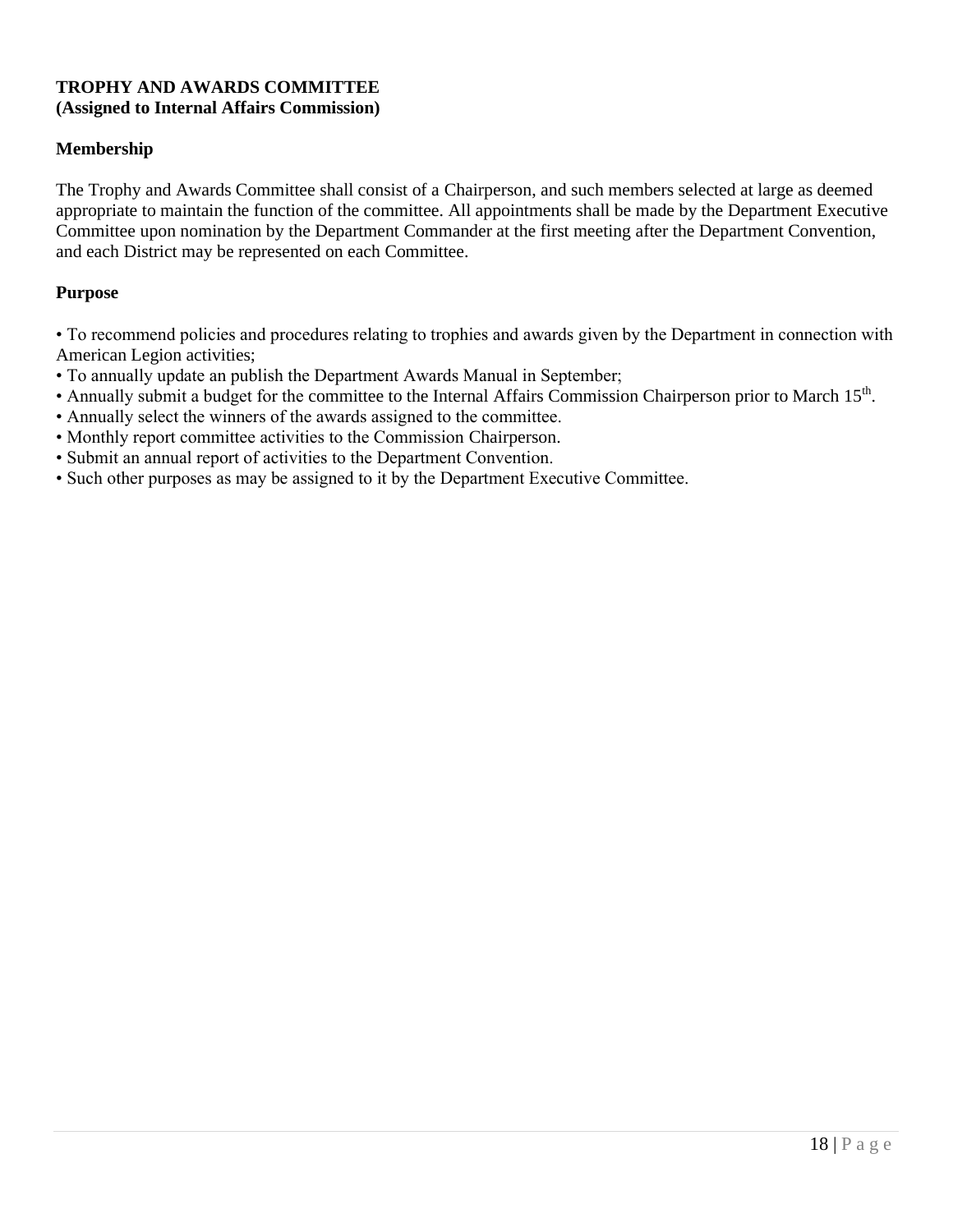# **LEGISLATIVE COMMISSION**

### **Membership**

The Legislative Commission shall consist of up to nine members. Up to three members shall be appointed to a term of three years, two years, and one year staggered, there shall be no more than three members serving on the Commission from any one District. All appointments shall be made by the Department Executive Committee upon nomination by the Department commander at the first meeting after the Department Convention, and each District may be represented on each Commission.

The Legislative Commission shall annually select its own Chairperson and report his/her name to the Department Adjutant within 30 days after the newest appointments are announced. In the absence of such notice the Department Commander shall designate the Chairperson

### **Purpose and Responsibility**

• To provide the Department Executive Committee with a copy of the annual consolidated Legislative Council activities report (which summarizes the Legislative Council's grassroots lobbying efforts for each General Assembly session)

• To represent the Department before the General Assembly and the State boards and committees assigned to the Legislature

• Recommend to the Department Commander for appointments of members of the Legislative Council within sixty days following any election or appointment of a member of the House of Delegates, Senate, or the Elected State Level Offices of the Executive Branch

• To propose any changes to the composition of members of the Legislative Council to the Department Commander when deemed appropriate.

• To assist, through its reports to the Department Executive Committee and its liaison with other Commissions, in the formulation of appropriate legislative actions to be officially endorsed by resolution adopted by The American Legion, Department of Maryland;

• Annually host a luncheon, in conjunction with the National Commander's testimony to Congressional Committees, for the Maryland Congressional Delegation to hear from each member on Congressional actions and initiatives of interest to the Department and to further explain the priorities of The American Legion to our Congressional Representatives.

• Annually submit a budget for the commission and all the committees under their supervision to the Department Treasurer not later than April 1st.

• Report at least monthly to the Department Commander and Department Headquarters the current status and progress of the commission and all assigned committees.

• Submit an annual report of activities to the Department Convention.

• Such other purposes as may be assigned to it by the Department Executive Committee.

Assigned to the Legislative Commission for supervision and coordination is the Legislative Council.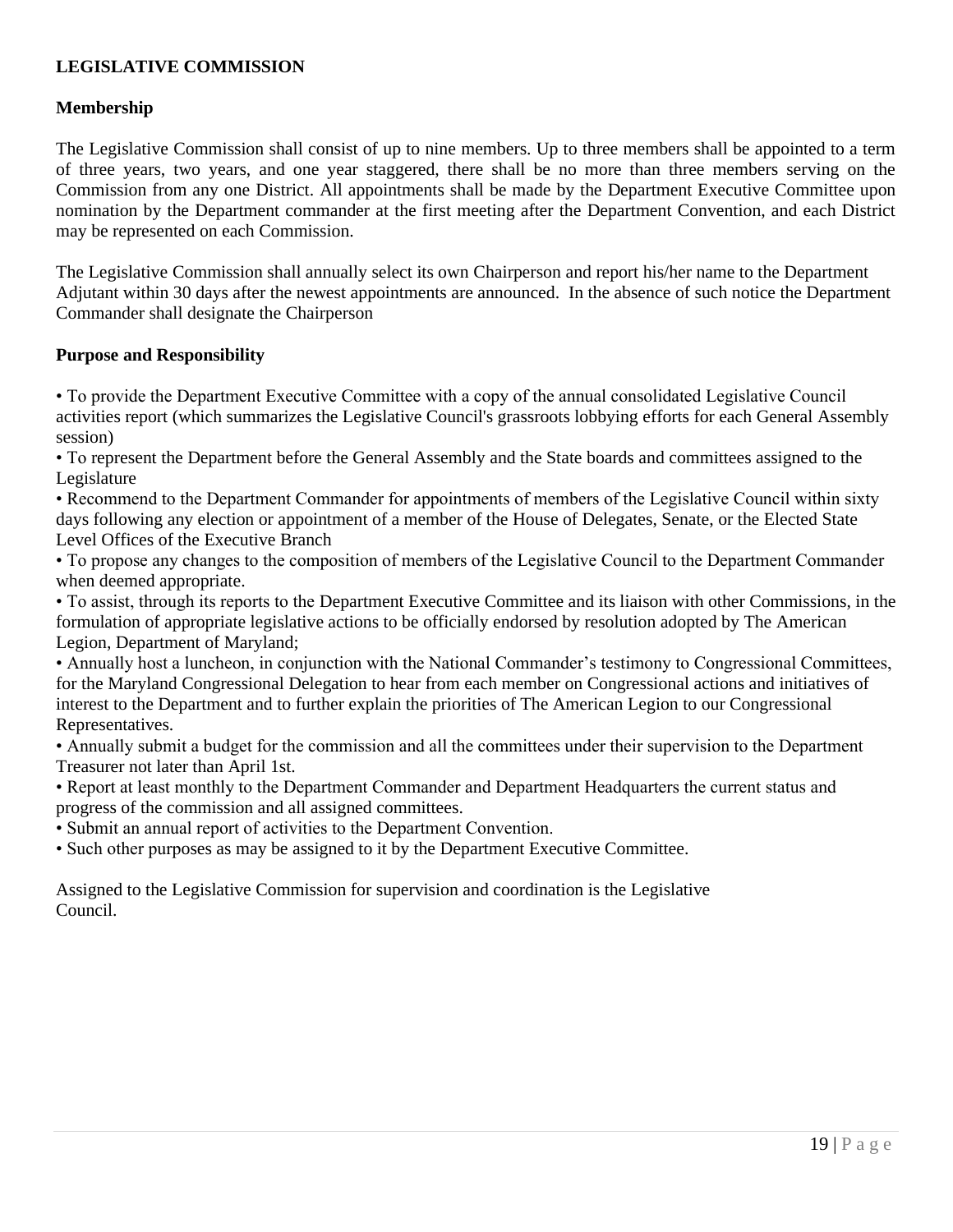### **LEGISLATIVE COUNCIL (Assigned to Legislative Commission)**

# **Membership**

The Legislative Council shall be composed of members appointed by the Department Commander upon the recommendations of the Legislative Commission. Recommendations to the Department Commander for appointments of members of the Council shall be submitted by the Legislative Commission within sixty days following any election or appointment of a member of the House of Delegates, Senate, or the Elected State Level Offices of the Executive Branch. A maximum of one representative from each Legislative district and a separate representative to serve in liaison with each Maryland State Senator shall be appointed. The Department Commander shall appoint a Chairperson of the Council.

The membership of the Legislative Council shall be composed of Legionnaires who are politically active in their Legislative districts Districts and whose judgment and advice are respected by their elected representatives. Any member who does not meet these criteria may be removed by the Department Commander and, with the advice and recommendation of the Legislative Commission, a replacement will be appointed.

Appointments to the Legislative Council shall be for two years or until December 31, immediately following the next succeeding general election of members of the General Assembly, except that the Chairperson shall be appointed annually at the first Department Executive Committee meeting following the Annual Department Convention. Members of the Legislative Council, once they have been approved by the Department Commander, need not be resubmitted for each successive General Assembly, provided that the elected representative to which they are assigned has not changed. However, the Legislative Commission has the right to remove Council members and nominate replacements at any time. When a new Council member is nominated, either as a replacement or because a new representative has been elected, the Legislative Commission will require the prospective Council member's

qualifications to be submitted with the nomination. The Legislative Commission is charged with keeping the membership of the Legislative Council up to date and of maintaining a vital force capable of immediate effective action when members of the Council are called upon.

# **Purpose**

• To propagate an interest in and a furtherance of the legislative goals of The American

Legion and the Department of Maryland;

• To serve as a medium for disseminating information and of developing an understanding

with our elected representatives in the General Assembly, the Executive Branch of Maryland State Government, the Counties within Maryland, and /Baltimore City.

• To assist in the preparation of the Annual Consolidated Legislative Activities Report. The report shall summarize the Department's grassroots lobbying efforts;

• Such other purposes as may be assigned to it by the Department Executive Committee.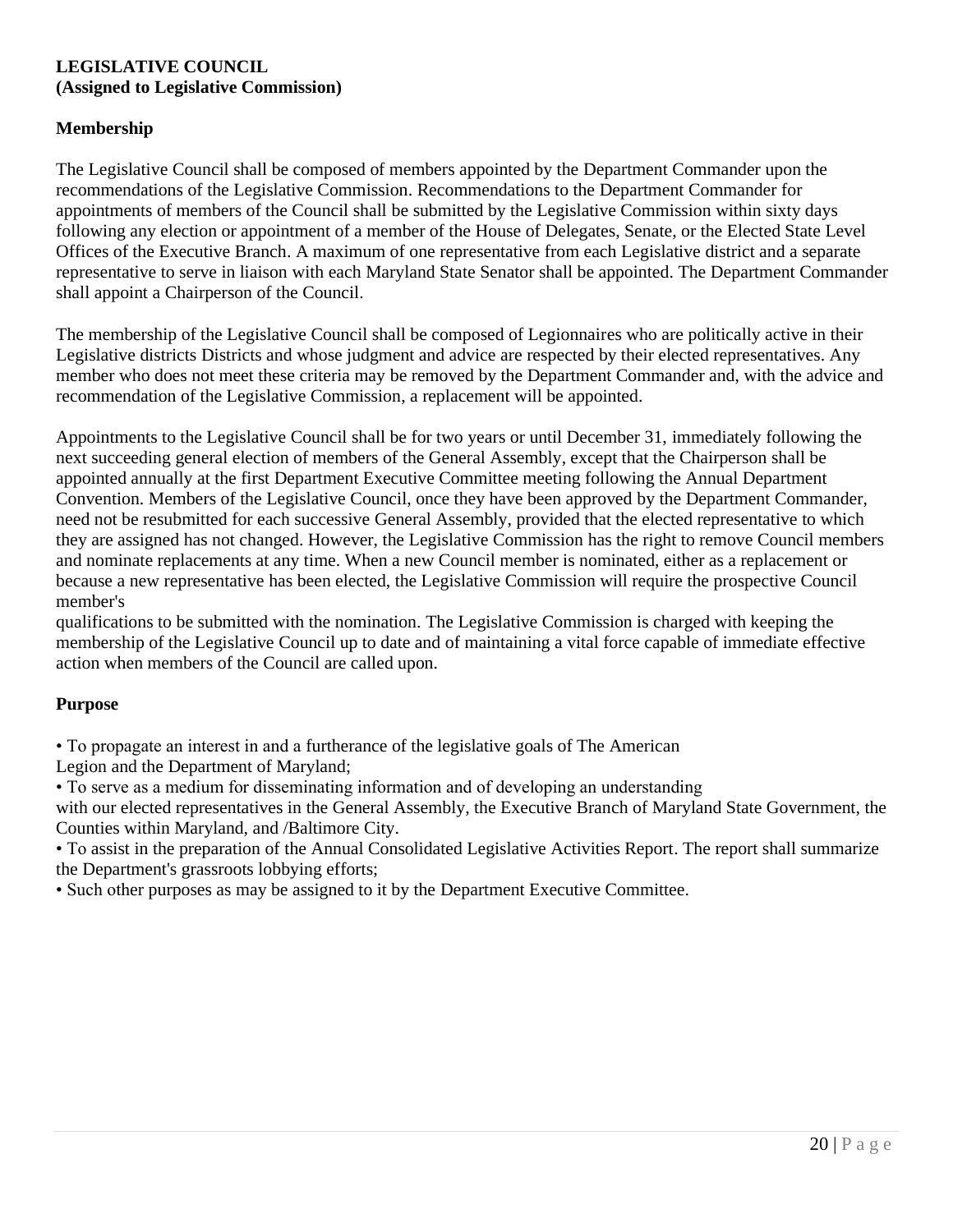# **NATIONAL SECURITY COMMISSION**

### **Membership**

The National Security Commission shall consist of up to nine members. Up to three members shall be appointed to a term of three years, two years, and one year staggered, there shall be no more than three members serving on the Commission from any one District. All appointments shall be made by the Department Executive Committee upon nomination by the Department commander at the first meeting after the Department Convention, and each District may be represented on each Commission.

The National Security Commission shall annually select its own Chairperson and report his/her name to the Department Adjutant within 30 days after the newest appointments are announced. In the absence of such notice the Department Commander shall designate the Chairperson

### **Purpose and Responsibilities**

• To recommend policies that will ensure the national security of the United States of America and the security of the citizens of Maryland;

• To have an understanding of the federal budget process and the budget of the United States

Departments of Defense, State and Homeland Security and their impact on our nation and the State of Maryland;

• To have an understanding of the state budget process, the budget of the Maryland, and the impact on security and safety of our State and communities.

• To maintain a professional working relationship with the Maryland Departments and Agencies related to interests of the Commission;

• To maintain a professional working relationship with all General Assembly and State/Local Agencies and staff relating to the purposes of the Commission;

• To monitor the hearings of these oversight committees and provide testimony in cooperation with the Legislative Commission and staff;

• To be knowledgeable about security threats to the United States of America and the State of Maryland

• To supervise and coordinate assigned department committee's activities;

• To monitor the manpower, readiness, modernization, quality of life capabilities/conditions, and needs of the Active, Reserves and National Guard of the Armed Forces of the United States

• Annually submit a budget for the commission and all the committees under their supervision to the Department Treasurer not later than April 1st.

• Report at least monthly to the Department Commander and Department Headquarters the current status and progress of the commission and all assigned committees.

• Submit an annual report of activities to the Department Convention.

• Such other purposes as may be assigned to it by the National Executive Committee.

The Commission's purpose is national security. It will have the authority to recommend policy on matters of national security, such as energy self-reliance, and immigration security at the borders for the United States of America.

Assigned to the National Security Commission for supervision and coordination are the Blood Donor Committee, Foreign Relations Committee, Homeland Security Committee, Public Safety Committee and the R.O.T.C. Committee.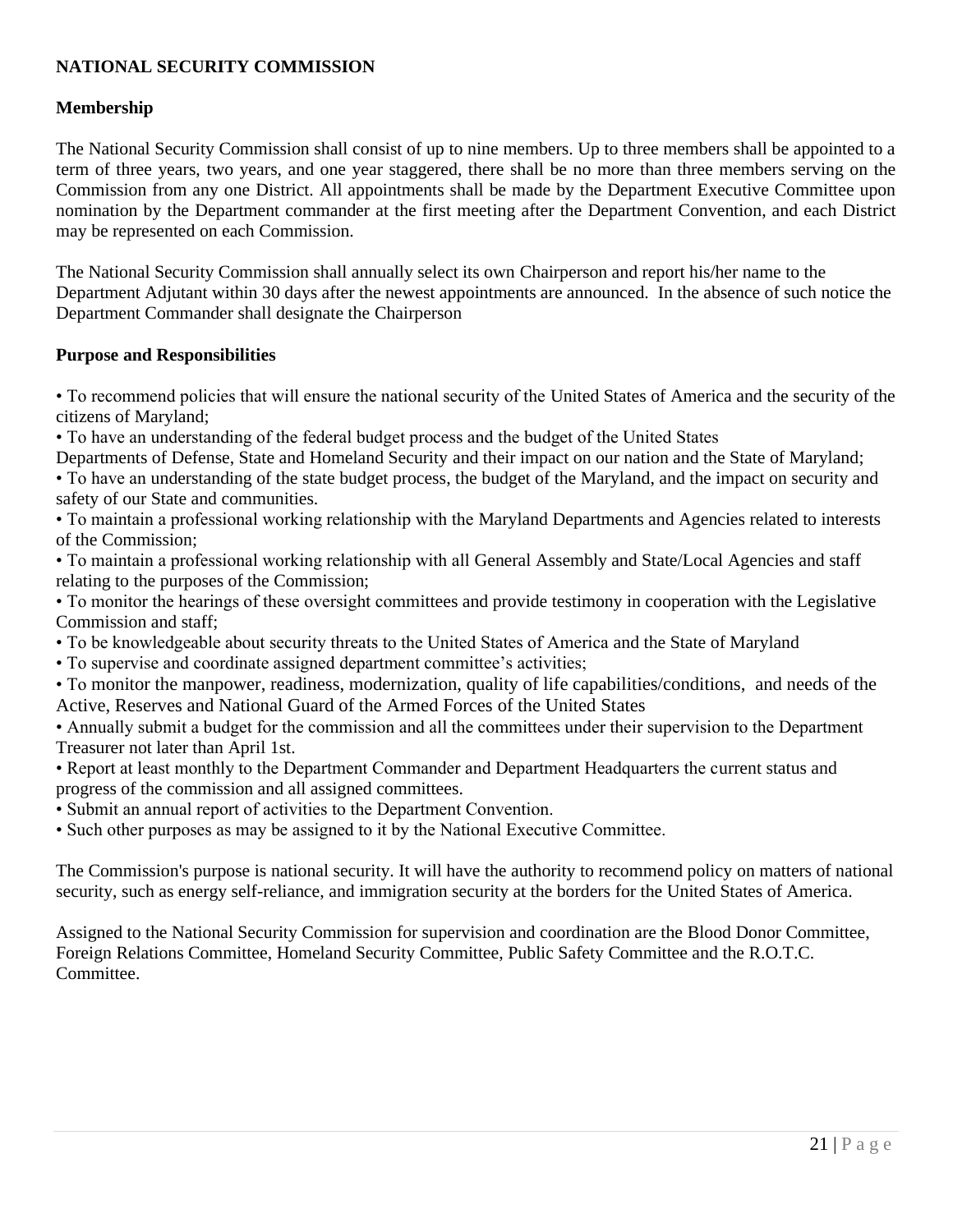### **BLOOD DONOR COMMITTEE (Assigned to the National Security Commission)**

# **Membership**

The Blood Donor Committee shall consist of a Chairperson, and such members selected at large as deemed appropriate to maintain the function of the committee. All appointments shall be made by the Department Executive Committee upon nomination by the Department Commander at the first meeting after the Department Convention, and each District may be represented on each Committee.

#### **Purpose and Responsibilities**

• To promote and support the activities of blood donation programs within our Department and Posts.

• To serve as a liaison between blood collection organizations and Posts and to further provide guidance to Posts on policies, needs, and regulations regarding blood donations.

- Annually submit a budget for the committee to the National Security Commission Chairperson prior to March 15<sup>th</sup>.
- Annually select the winners of the awards assigned to the committee.
- Monthly report committee activities to the Commission Chairperson.
- Submit an annual report of activities to the Department Convention.
- Such other purposes as may be assigned to it by the Department Executive Committee.

### **FOREIGN RELATIONS COMMITTEE**

### **(Assigned to National Security Commission)**

#### **Membership**

The Foreign Relations Committee shall consist of a Chairperson, and such members selected at large as deemed appropriate to maintain the function of the committee. All appointments shall be made by the Department Executive Committee upon nomination by the Department Commander at the first meeting after the Department Convention, and each District may be represented on each Committee.

#### **Purpose and Responsibilities**

• To serve as a liaison between National and Posts and to further provide guidance to these entities in the areas of interests of the committee being:

- To review the policies of the United States Department of State;
- To make recommendations that will enhance the core objectives of the Department of State, those being: (a) promoting peace and stability in regions of vital interest,
	- (b) creating jobs at home by opening markets abroad,
	- (c) assisting nations in establishing investment and export opportunities,

(d) bringing nations together and forging partnerships to address global problems such as terrorism, the spread of communicable disease, cross border pollution, humanitarian crises, nuclear smuggling and narcotics trafficking;

- Annually submit a budget for the committee to the National Security Commission Chairperson prior to March 15<sup>th</sup>.
- Annually select the winners of the awards assigned to the committee.
- Monthly report committee activities to the Commission Chairperson.
- Submit an annual report of activities to the Department Convention.
- Such other purposes as may be assigned to it by the Department Executive Committee.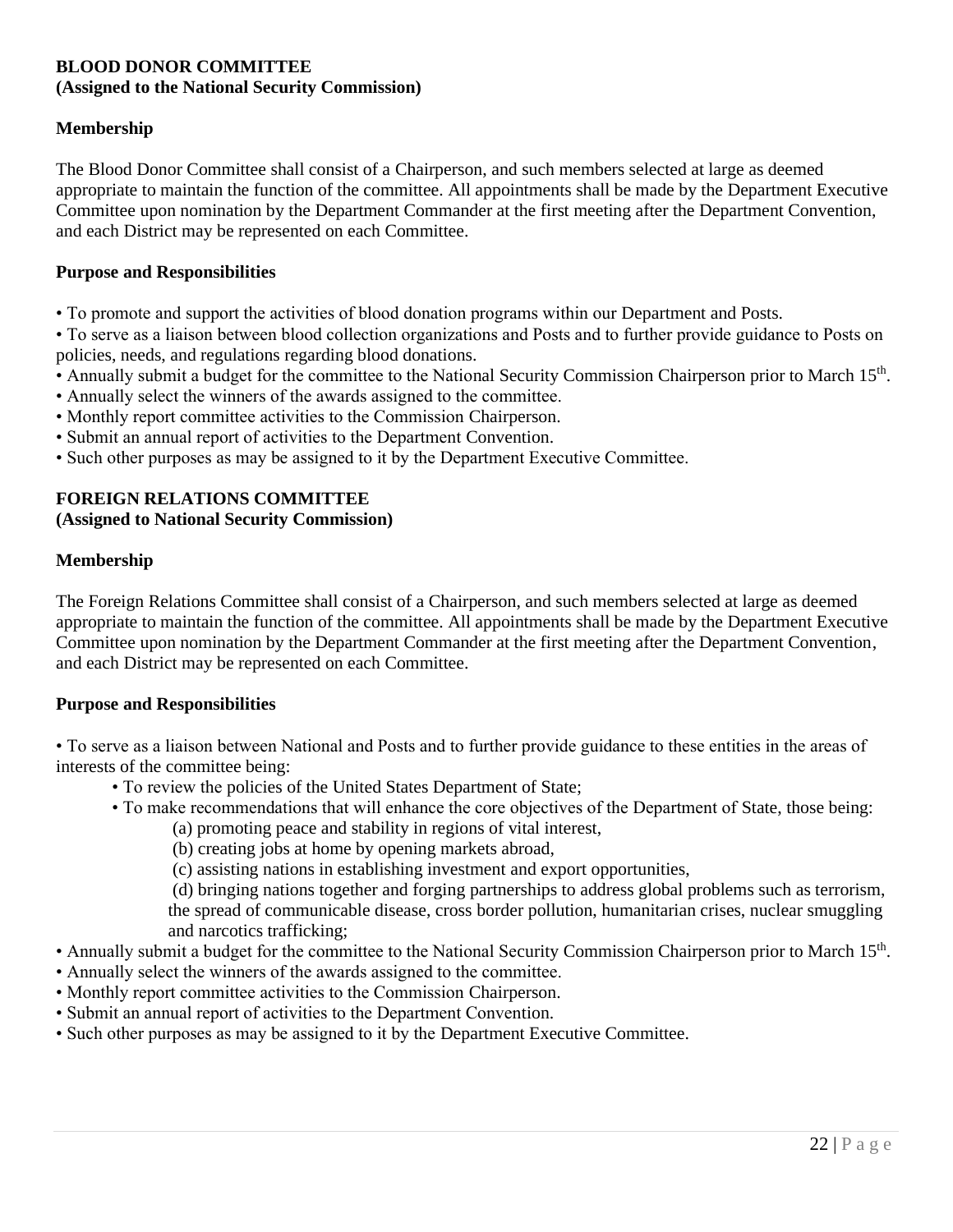# **HOMELAND SECURITY COMMITTEE (Assigned to the National Security Commission)**

# **Membership**

The Homeland Security Committee shall consist of a Chairperson, and such members selected at large as deemed appropriate to maintain the function of the committee. All appointments shall be made by the Department Executive Committee upon nomination by the Department Commander at the first meeting after the Department Convention, and each District may be represented on each Committee.

### **Purpose and Responsibilities**

• To serve as a liaison between National and Posts and to further provide guidance to these entities in the areas of interests of the committee being:

- To review the policies and objectives of the United States Department of Homeland Security;
- To make recommendations which relate to homeland security, the United States Coast Guard, the governmental and non-governmental roles that enhance the internal and external security and the security of the borders of the United States;
- To review immigration policies as they may affect the internal and external security of the United States;
- To maintain direct or indirect liaison with the Maryland Emergency Management Agency (MEMA)
- To maintain close contact with the Public Safety Committee and law enforcement.
- Annually submit a budget for the committee to the National Security Commission Chairperson prior to March 15<sup>th</sup>.
- Annually select the winners of the awards assigned to the committee.
- Monthly report committee activities to the Commission Chairperson.
- Submit an annual report of activities to the Department Convention.
- Such other purposes as may be assigned to it by the Department Executive Committee.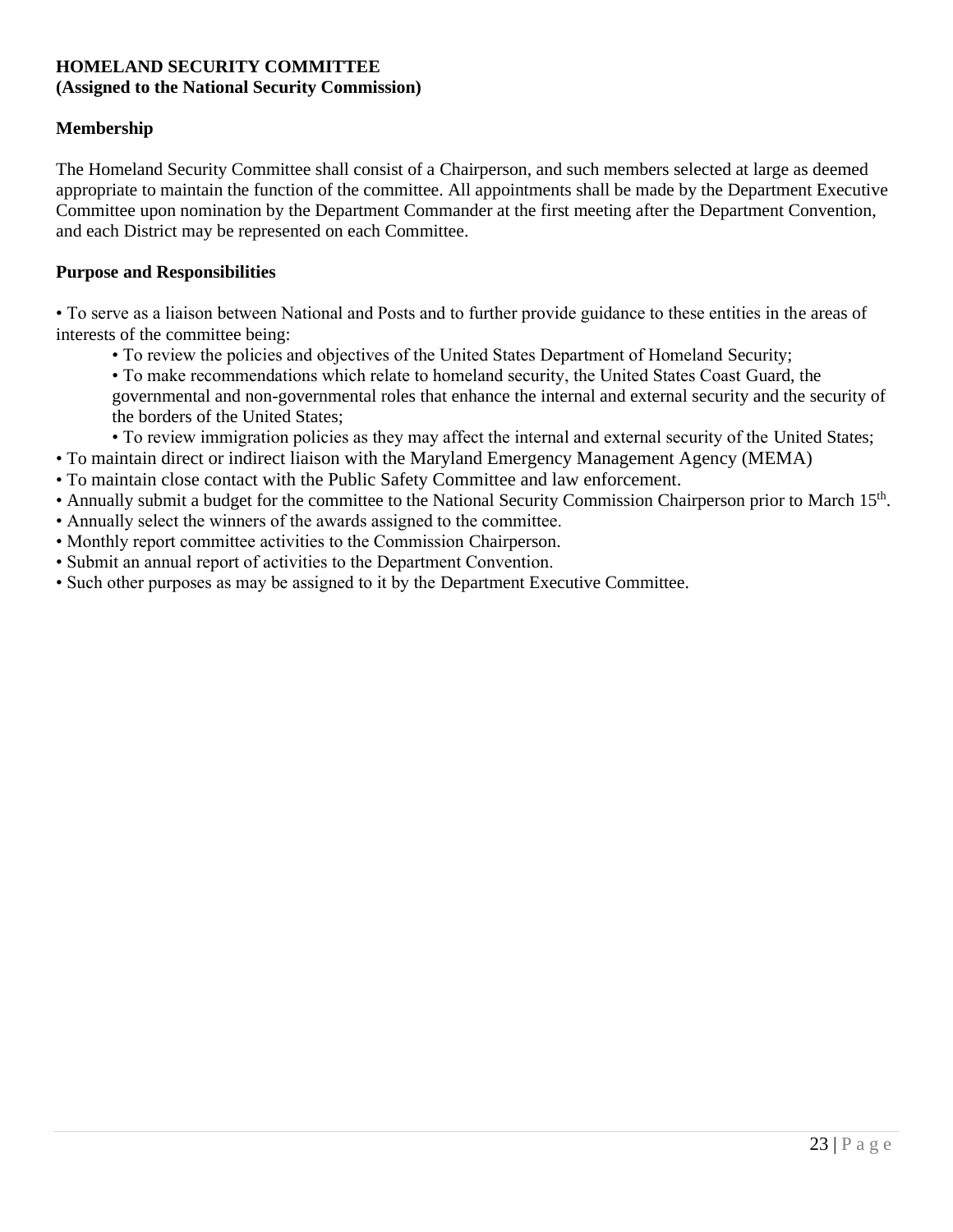### **PUBLIC SAFETY COMMITTEE (Assigned to National Security Commission)**

### **Membership**

The Public Safety Committee shall consist of a Chairperson, and such members selected at large as deemed appropriate to maintain the function of the committee. All appointments shall be made by the Department Executive Committee upon nomination by the Department Commander at the first meeting after the Department Convention, and each District may be represented on each Committee.

#### **Purpose and Responsibilities**

• To serve as a liaison between National and Posts and to further provide guidance to these entities in the areas of interests of the committee being:

• To review the policies and objectives of the United States Department of Homeland Security relating to Public Safety;

• To make recommendations which relate to the governmental and non-governmental roles in disaster management and recovery, and that enhance the preparations for these events;

• To support and recognize the contributions of police, fire, and first responders at all levels;

• To maintain a professional relationship with governmental and non-governmental entities to enhance preparations for disasters and recovery

• To support and recognize the contributions of non-governmental entities to the safety of our communities;

• Annually submit a budget for the committee to the National Security Commission Chairperson prior to March 15<sup>th</sup>.

• Annually select the winners of the awards assigned to the committee.

• Monthly report committee activities to the Commission Chairperson.

• Submit an annual report of activities to the Department Convention.

• Such other purposes as may be assigned to it by the Department Executive Committee.

### **R.O.T.C. COMMITTEE**

**(Assigned to National Security Commission)**

### **Membership**

The R.O.T.C. Committee shall consist of a Chairperson, and such members selected at large as deemed appropriate to maintain the function of the committee. All appointments shall be made by the Department Executive Committee upon nomination by the Department Commander at the first meeting after the Department Convention, and each District may be represented on each Committee.

### **Purpose and Responsibilities**

• To promote and support the activities of the R.O.T.C. and J.R.O.T.C. units within our Department and Posts.

• To serve as a liaison between National and Posts and to further provide guidance to Posts on policies regarding R.O.T.C. and J.R.O.T.C.

• Compile and maintain information about Counties and Posts supporting R.O.T.C. and J.R.O.T.C. units to ensure all units within the State of Maryland are assigned to an American Legion Family entity for support.

• Promote Legion Family entities to establish programs to award R.O.T.C. and J.R.O.T.C cadets with the Legion R.O.T.C. awards.

• Annually submit a budget for the committee to the National Security Commission Chairperson prior to March 15<sup>th</sup>.

- Annually select the winners of the awards and scholarships assigned to the committee.
- Monthly report committee activities to the Commission Chairperson.
- Submit an annual report of activities to the Department Convention.
- Such other purposes as may be assigned to it by the Department Executive Committee.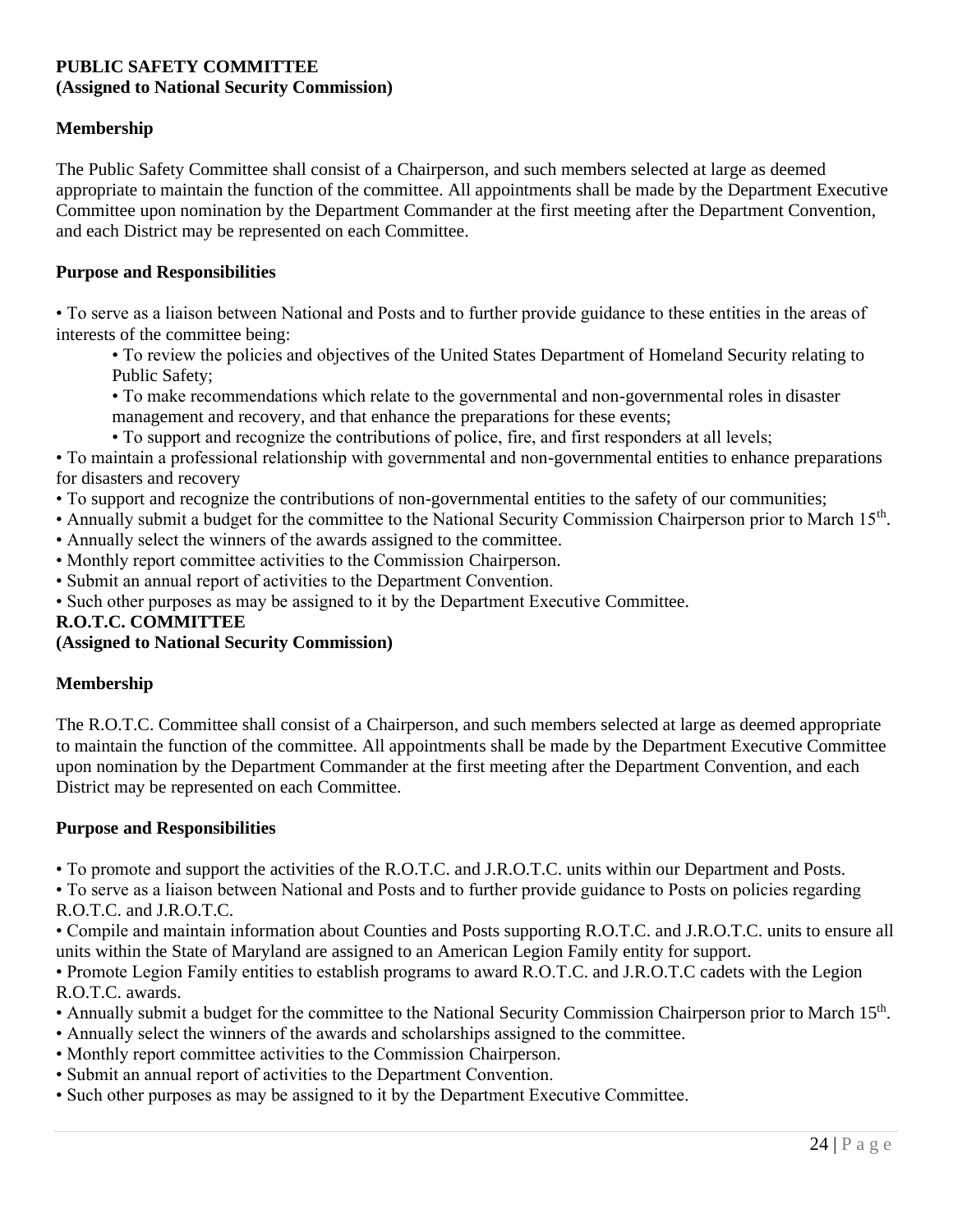# **VETERANS AFFAIRS & REHABILITATION COMMISSION**

### **Membership**

The Veterans Affairs and Rehabilitation Commission shall consist of up to nine members. Up to three members shall be appointed to a term of three years, two years, and one year staggered, there shall be no more than three members serving on the Commission from any one District. All appointments shall be made by the Department Executive Committee upon nomination by the Department commander at the first meeting after the Department Convention, and each District may be represented on each Commission.

The Veterans Affairs and Rehabilitation Commission shall annually select its own Chairperson and report his/her name to the Department Adjutant within 30 days after the newest appointments are announced. In the absence of such notice the Department Commander shall designate the Chairperson

### **Purpose and Responsibilities**

• To formulate and recommend to the Department Executive Committee policies, plans and programs on direct assistance, outreach and support for veterans and their families with governmental and non-governmental entities within the State of Maryland and the Department of Veterans Affairs (VA) claims and benefits, health care, memorial affairs and women veterans programs to ensure that they receive the highest quality of care from the VA for their injuries and illnesses incurred from their military service;

• To coordinate the activities of the Department, Districts, Counties in veterans affairs;

• To oversee the effectiveness of Department's programs of service to these war veterans and their dependents in claims for benefits administered by federal and state programs;

• To promote and assist in seeking additional funding for operation of the Department Service Office staffed with the appropriate number of Service Officers to meet the needs of our veteran population'

- To maintain a professional working relationship with the Maryland Departments and Agencies related to interests of the Commission;
- To maintain a professional working relationship with all General Assembly and State/Local Agencies and staff relating to the purposes of the Commission;

• To monitor the hearings of these oversight committees and provide testimony in cooperation with the Legislative Commission and staff;

- Annually select the winners of the awards assigned to the Commission.
- To supervise and coordinate assigned department committee's activities;

• Annually submit a budget for the commission and all the committees under their supervision to the Department Treasurer not later than April 1st.

- Report at least monthly to the Department Commander and Department Headquarters the current status and progress of the commission and all assigned committees.
- Submit an annual report of activities to the Department Convention.
- Such other purposes as may be assigned to it by the Department Executive Committee.

Assigned to the Veterans Affairs & Rehabilitation Commission for supervision and coordination are the Maryland Veterans Home Committee, Maryland Veterans Cemetery Committee, VAVS Committee with the following subcommittees (Baltimore VA Medical Center Reps, Elsmere VA Medical Center Reps, Baltimore Rehab & Extended Care Ctr. Reps, Martinsburg VA Medical Center Reps, Perry Point VA Medical Center Reps, and Washington VA Medical Center Reps), and the Veterans Employment & Education Committee.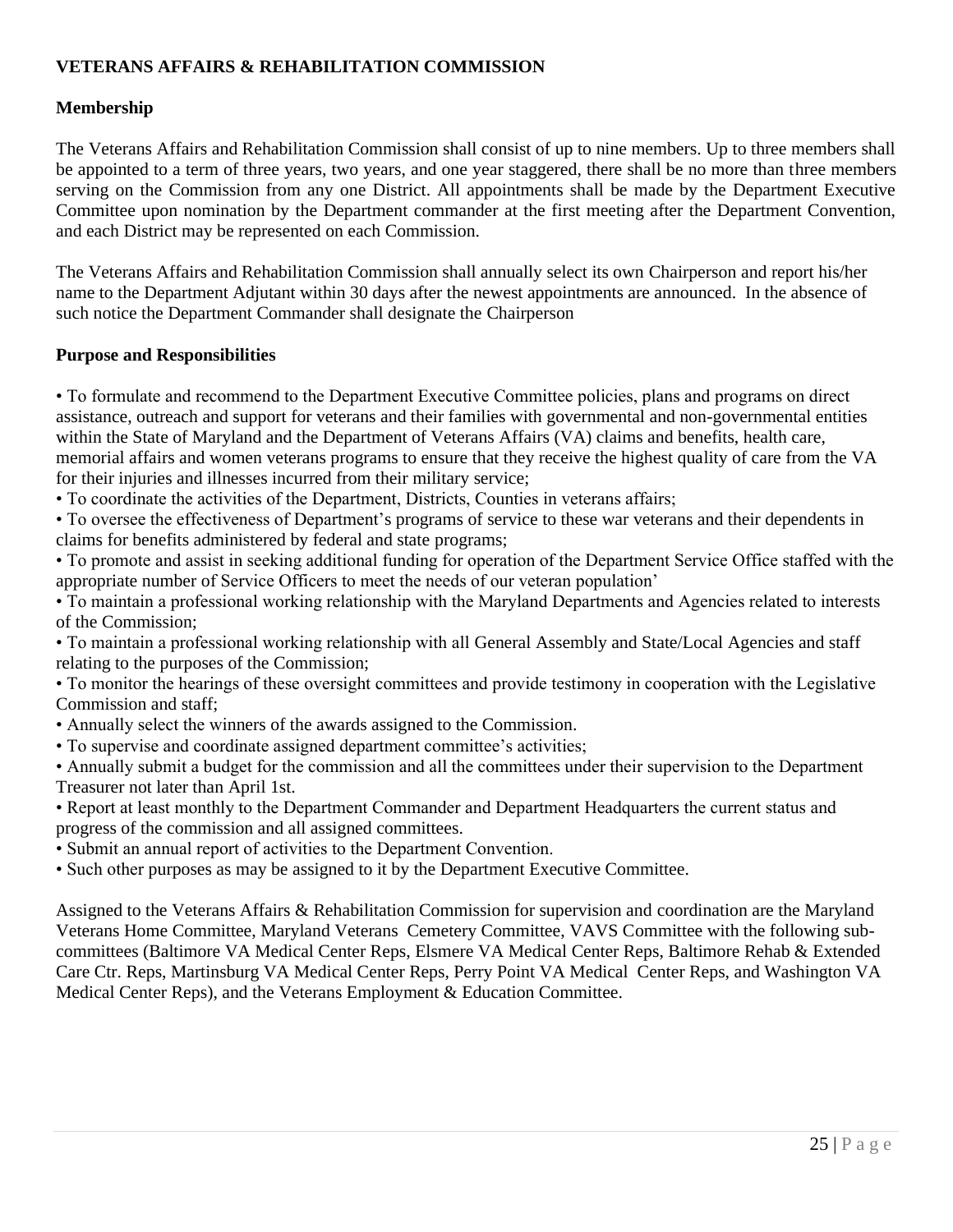# **MARYLAND VETERANS HOME COMMITTEE (Assigned to the Veterans Affairs & Rehabilitation Commission)**

# **Membership**

The Maryland Veterans Home Committee shall consist of a Chairperson, and such members selected at large as deemed appropriate to maintain the function of the committee. All appointments shall be made by the Department Executive Committee upon nomination by the Department Commander at the first meeting after the Department Convention, and each District may be represented on each Committee.

#### **Purpose**

• To formulate and recommend to the Department Executive Committee, through the Veterans Affairs & Rehabilitation Commission, policies, plans and programs as they relate to Maryland Department of Veterans Affairs' Veterans Home and the care of veterans and their dependents at this facility. This includes recommendations for improvement and expansion of facilities offered throughout Maryland.

• Annually submit a budget for the committee to the Veterans Affairs and Rehabilitation Commission Chairperson prior to March 15<sup>th</sup>.

- Annually select the winners of the awards assigned to the committee.
- Monthly report committee activities to the Commission Chairperson.
- Submit an annual report of activities to the Department Convention.
- Such other purposes as may be assigned to it by the Department Executive Committee.

# **MARYLAND VETERANS CEMETERY COMMITTEE (Assigned to the Veterans Affairs & Rehabilitation Commission)**

### **Membership**

The Maryland Veterans Cemetery Committee shall consist of a Chairperson, and such members selected at large as deemed appropriate to maintain the function of the committee. All appointments shall be made by the Department Executive Committee upon nomination by the Department Commander at the first meeting after the Department Convention, and each District may be represented on each Committee.

### **Purpose**

• To formulate and recommend to the Department Executive Committee, through the Veterans Affairs & Rehabilitation Commission, policies, plans and programs as they relate to Maryland Department of Veterans Affairs' Veterans Cemeteries, and the internment of veterans, military, and their dependents.. This includes recommendations for improvement and expansion of facilities offered throughout Maryland.

• Annually submit a budget for the committee to the Veterans Affairs and Rehabilitation Commission Chairperson prior to March 15<sup>th</sup>.

- Annually select the winners of the awards assigned to the committee.
- Monthly report committee activities to the Commission Chairperson.
- Submit an annual report of activities to the Department Convention.
- Such other purposes as may be assigned to it by the Department Executive Committee.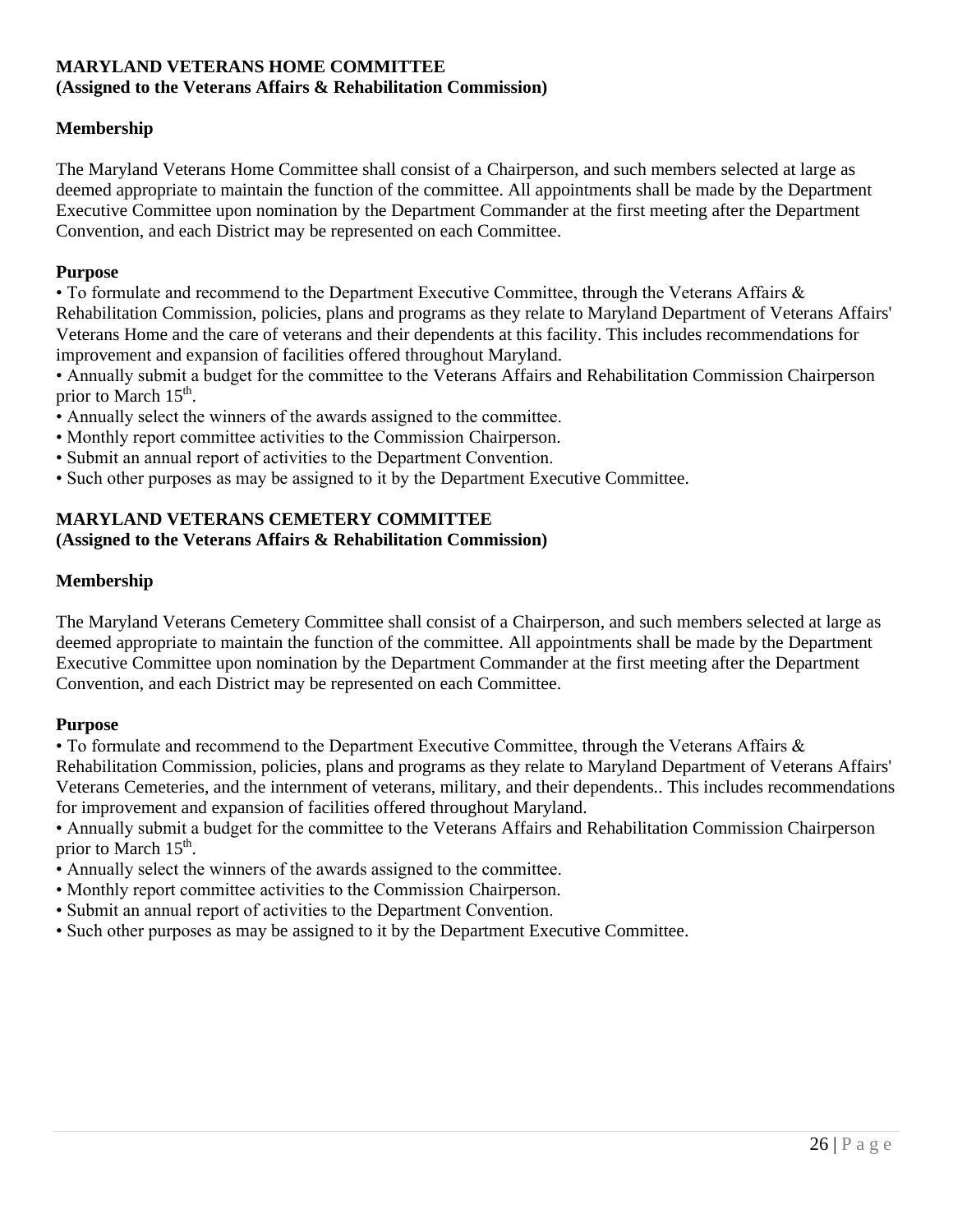# **VA VOLUNTARY SERVICES (VAVS) COMMITTEE (Assigned to the Veterans Affairs & Rehabilitation Commission)**

# **Membership**

The VAVS Committee shall consist of a Chairperson, and such members selected at large as deemed appropriate to maintain the function of the committee. All appointments shall be made by the Department Executive Committee upon nomination by the Department Commander at the first meeting after the Department Convention, and each District may be represented on each Committee.

### **Purpose**

• To formulate and recommend to the Department Executive Committee, through the Veterans Affairs & Rehabilitation Commission, policies, plans and programs as they relate to Department of Veterans Affairs' Veterans Health Administration's VAVS program

• Attend meetings of the VAVS councils at the VA Medical Centers servicing Maryland Veterans.

• To review and make recommendations on the VA Voluntary Service (VAVS) program and all volunteer programs at these facilities;

• Annually submit a budget for the committee to the Veterans Affairs and Rehabilitation Commission Chairperson prior to March 15<sup>th</sup>.

• Annually select the winners of the awards assigned to the committee.

- Monthly report committee activities to the Commission Chairperson.
- Submit an annual report of activities to the Department Convention.

• Such other purposes as may be assigned to it by the Department Executive Committee.

The VAVS Committee shall have the following sub-committees:

Baltimore VA Medical Center Reps Elsmere VA Medical Center Reps Baltimore Rehab & Extended Care Ctr. Reps Martinsburg VA Medical Center Reps Perry Point VA Medical Center Reps Washington VA Medical Center Reps)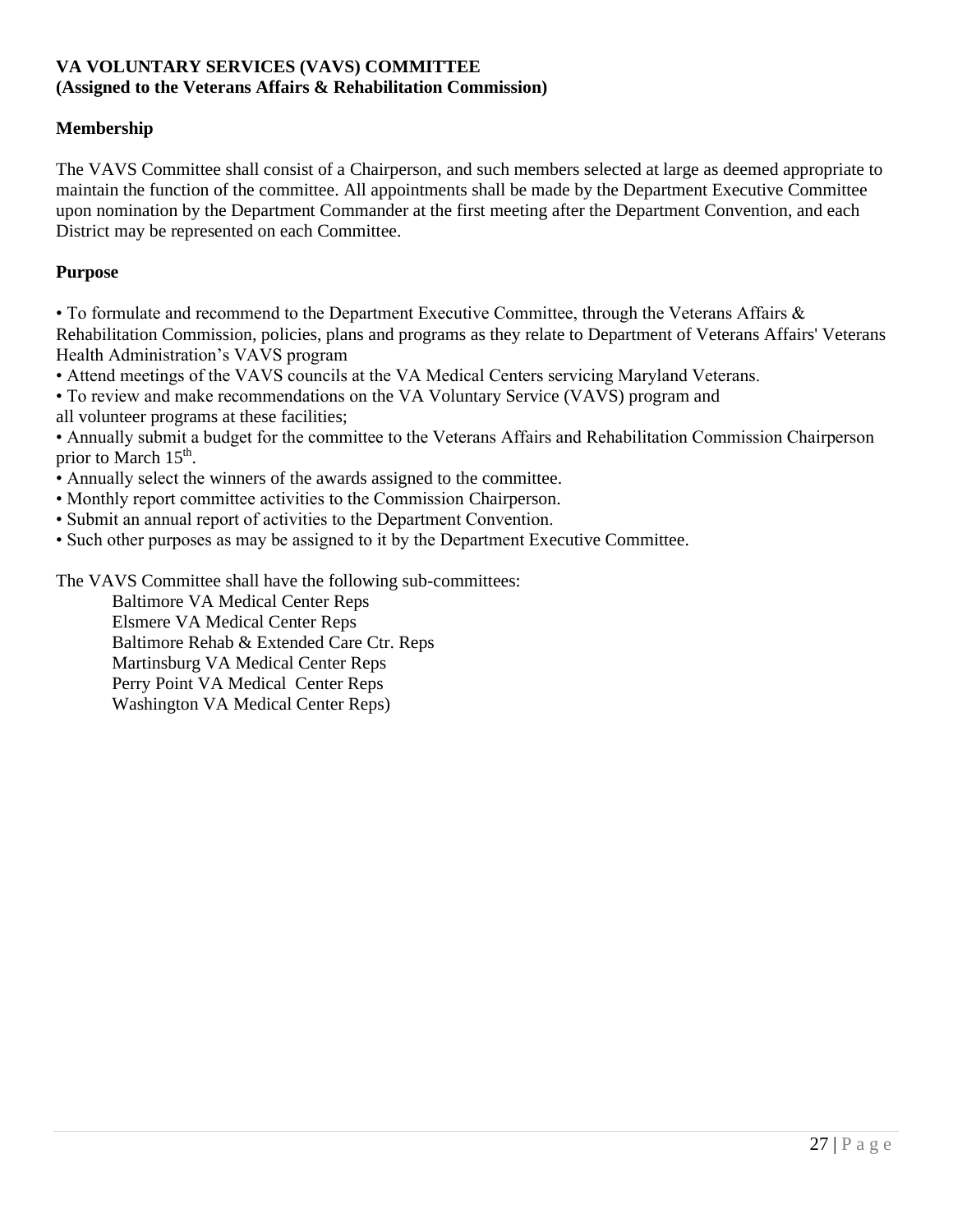### **VETERAN ASSISTANCE PROGRAM COMMITTEE (Assigned to the Veterans Affairs & Rehabilitation Commission)**

### **Membership**

The Veteran Assistance Program Committee shall consist of the VA&R Chairperson, with the Department Commander, Department Treasurer, Department Judge Advocate, and the Department Adjutant all of whom shall serve as ex-officio members of the committee.

### **Purpose**

• To formulate and recommend to the Department Executive Committee, through the Veterans Affairs & Rehabilitation Commission, policies, plans and programs as they relate to Department of Veterans Affairs' Veterans Health Administration's VAVS program

- Attend meetings of the VAVS councils at the VA Medical Centers servicing Maryland Veterans.
- To review and make recommendations on the VA Voluntary Service (VAVS) program and all volunteer programs at these facilities;
- Annually submit a budget for the committee to the Department Treasurer and Headquarters prior to April 1st.
- Annually select the winners of the awards assigned to the committee.
- Monthly report committee activities to the Department Commander.
- Submit an annual report of activities to the Department Convention.
- Such other purposes as may be assigned to it by the Department Executive Committee.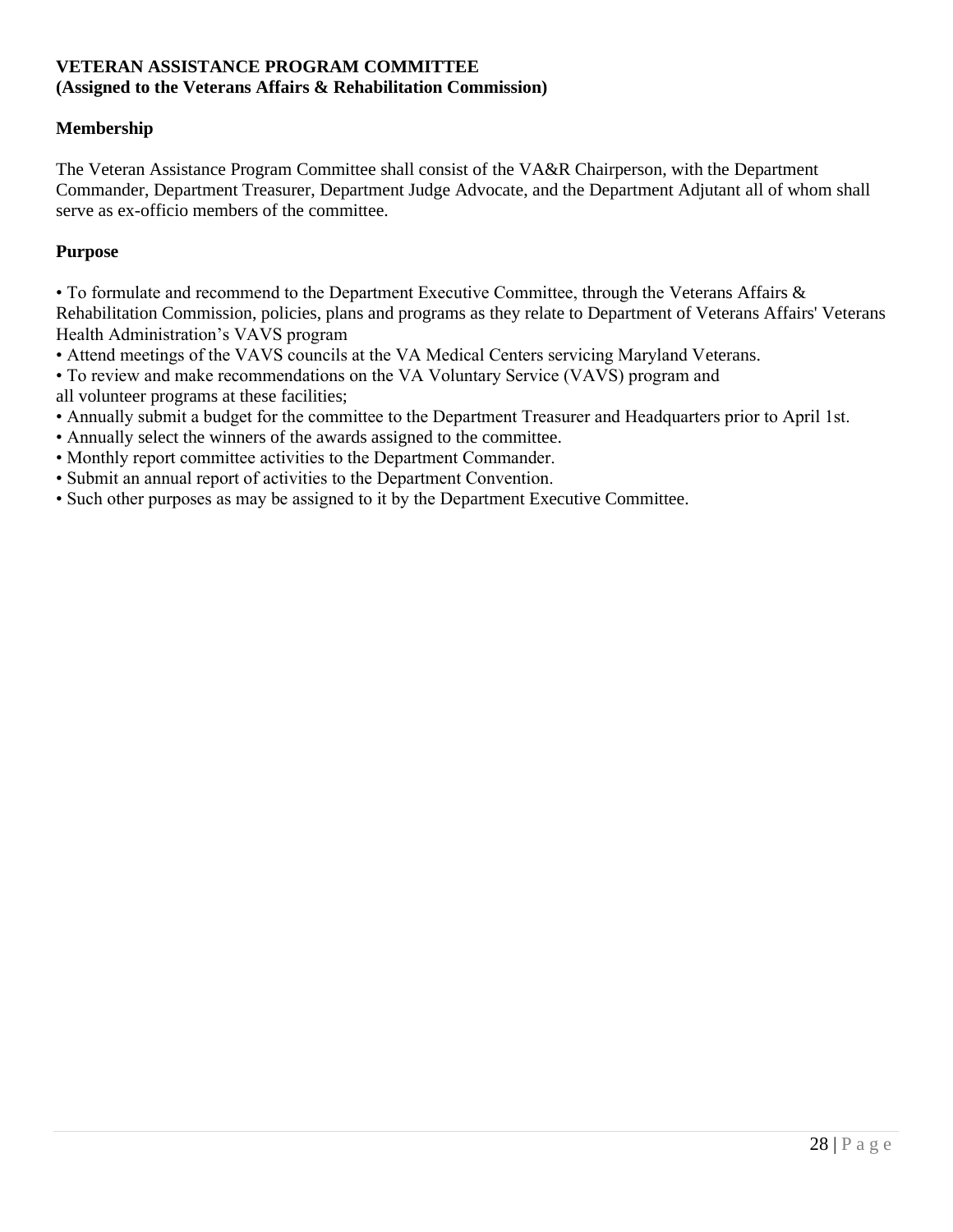# **VETERANS EMPLOYMENT & EDUCATION COMMITTEE (Assigned to the Veterans Affairs & Rehabilitation Commission)**

# **Membership**

The Veterans Employment and Education Committee shall consist of a Chairperson, and such members selected at large as deemed appropriate to maintain the function of the committee. All appointments shall be made by the Department Executive Committee upon nomination by the Department Commander at the first meeting after the Department Convention, and each District may be represented on each Committee.

### **Purpose**

• When necessary, to initiate action through the Veterans Affairs and Rehabilitation Commission concerning all matters affecting the economic well-being of veterans and/or the re-establishment of all war veterans returning to civilian life after a period of active service in the Armed Forces of the United States;

• To keep the Department Commander and the Department Executive Committee informed concerning all developments affecting the economic welfare of veterans in all areas under the jurisdiction of the Veterans Employment & Education Committee;

• To survey, study, and recommend solutions on problems relating to employment, unemployment, underemployment, reemployment, and workers compensation of all war veterans who seek, or have, attachment to the labor force, public or private;

• To study all questions involved in the protection of preferential rights of veterans in civil service;

• Such matters as may concern the obtaining of veterans' preference by legislation, with special attention to securing a more rigid enforcement and broad extension of federal, state, and municipal civil service, with adequate preference for veterans by legislation, and assisting veterans in the enforcement ofthe veterans' preference provisions of the law in cases which may be referred to it that show a violation of the spirit or letter of said veterans' preference provisions contained in the federal statutes, federal civil service regulations, executive orders, or otherwise, in all federal governmental employment;

• To insure that veterans educational benefits provided by the United States government to veterans are sufficient to pay all of the cost of a college education at state-supported colleges, all of the costs of trade school education, and a substantial portion of education provided by privately-owned colleges;

• To insure that every generation of veterans has substantially the same or better benefits than the previous generation;

• To insure that the federal and local governments are allocating sufficient resources to alleviate and end the challenge of homelessness among America's veterans;

• To insure that all veterans receive the benefits to which they are entitled as recompense for their military service on behalf of a grateful nation;

• Annually submit a budget for the committee to the Veterans Affairs and Rehabilitation Commission Chairperson prior to March 15<sup>th</sup>.

- Annually select the winners of the awards assigned to the committee.
- Monthly report committee activities to the Commission Chairperson.
- Submit an annual report of activities to the Department Convention.
- Such other purposes as may be assigned to it by the Department Executive Committee.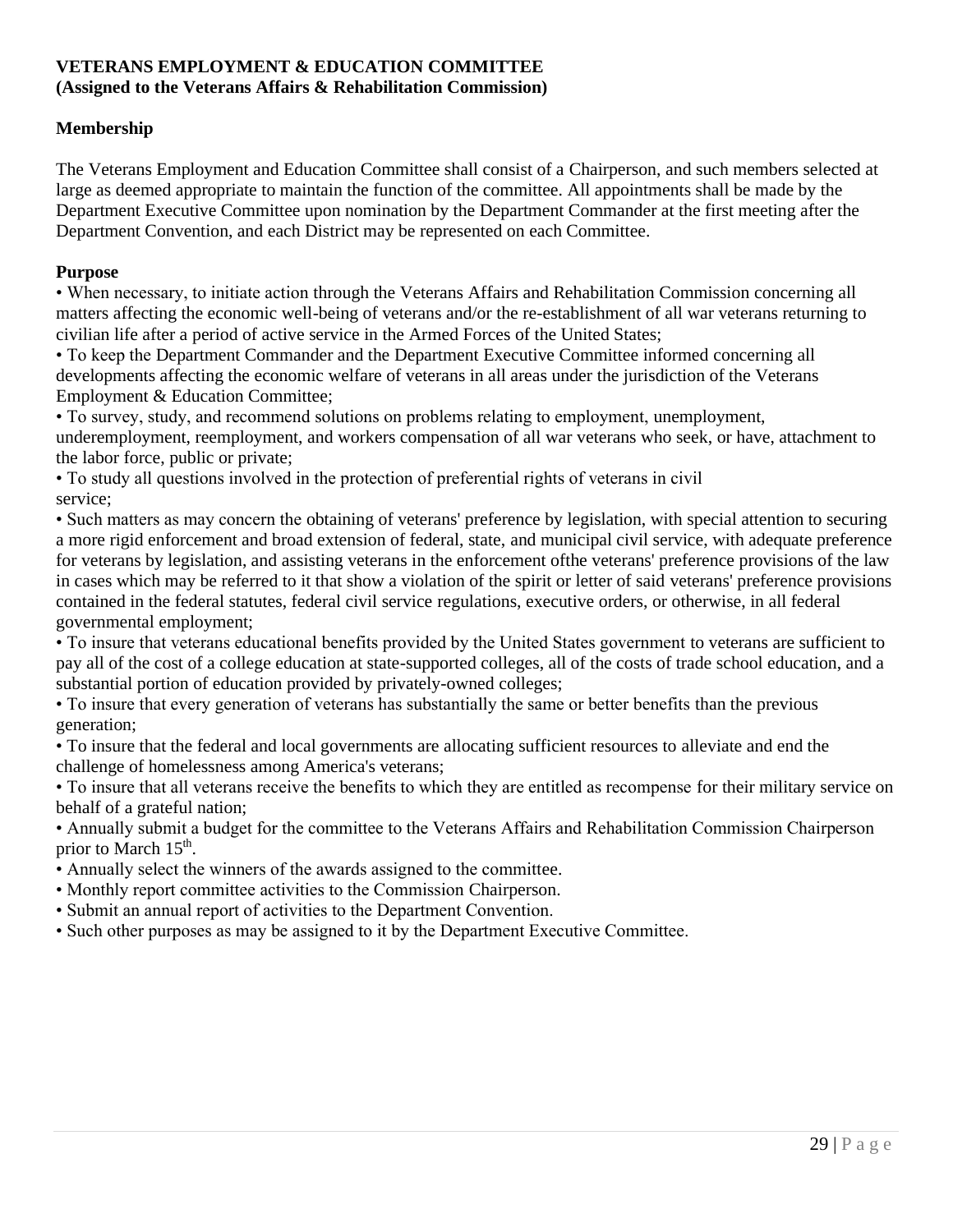# **WOMEN VETERANS OUTREACH COMMITTEE**

### **Membership**

The Women Veterans Outreach Committee shall consist of a Chairperson, and such members selected at large as deemed appropriate to maintain the function of the committee. All appointments shall be made by the Department Executive Committee upon nomination by the Department Commander at the first meeting after the Department Convention, and each District may be represented on each Committee.

### **Purpose and Responsibilities**

• Internal: To educate, motivate and inform The American Legion family of their mission and keep the organization mindful of the veteran experience that is unique to female veterans, while ensuring the organization continues to include this vital population of veterans in all of our works. Further to advocate for the elimination of any barriers to service that may exist within the organization;

• External: The Committee shall work to support and assist in locating, educating, and advocating for all women veterans in the State of Maryland. The Committee further shall assist with outreach through various means, including, but not limited to the organization, or promotion, of local/statewide women veterans events, the promotion of benefits and superior health care for women veterans, and development of programs that inform school children, business leaders, and educators about the important role women play in America's Armed Forces. The Committee shall assist the Department in advocating on behalf of women veterans to ensure that programs and policies of the Veterans Administration in the State, the State of Maryland and the MD Department of Veteran Affairs remain open to women, and ensure that these programs and policies remain mindful of those elements of the veteran experience that are unique to women.;

• Assist the Department by recommending ways to recognize the outstanding service of female veterans throughout our history as an organization, State, and Nation

- Annually submit a budget for the committee to the Department Treasurer and Headquarters prior to April 1st.
- Monthly report committee activities to the Department Commander.
- Submit an annual report of activities to the Department Convention.
- Such other purposes as may be assigned to it by the Department Executive Committee.

# **DEPARTMENT EXECUTIVE COMMITTEE AUTHORIZED COMMITTEES**

### **TIME AND PLACE COMMITTEE**

### **Membership**

The Time and Place Committee shall consist of a Chairperson, and such members selected at large as deemed appropriate to maintain the function of the committee. All appointments shall be made by the Department Executive Committee upon nomination by the Department Commander at the first meeting after the Department Convention, and each District may be represented on each Committee.

#### **Purpose and Responsibilities**

• Recommends time and place of all meetings of the Department Executive Committee for final approval by the Department Executive Committee

- Annually submit a budget for the committee to the Department Treasurer and Headquarters prior to April 1st.
- Monthly report committee activities to the Department Commander.
- Submit an annual report of activities to the Department Convention.
- Such other purposes as may be assigned to it by the Department Executive Committee.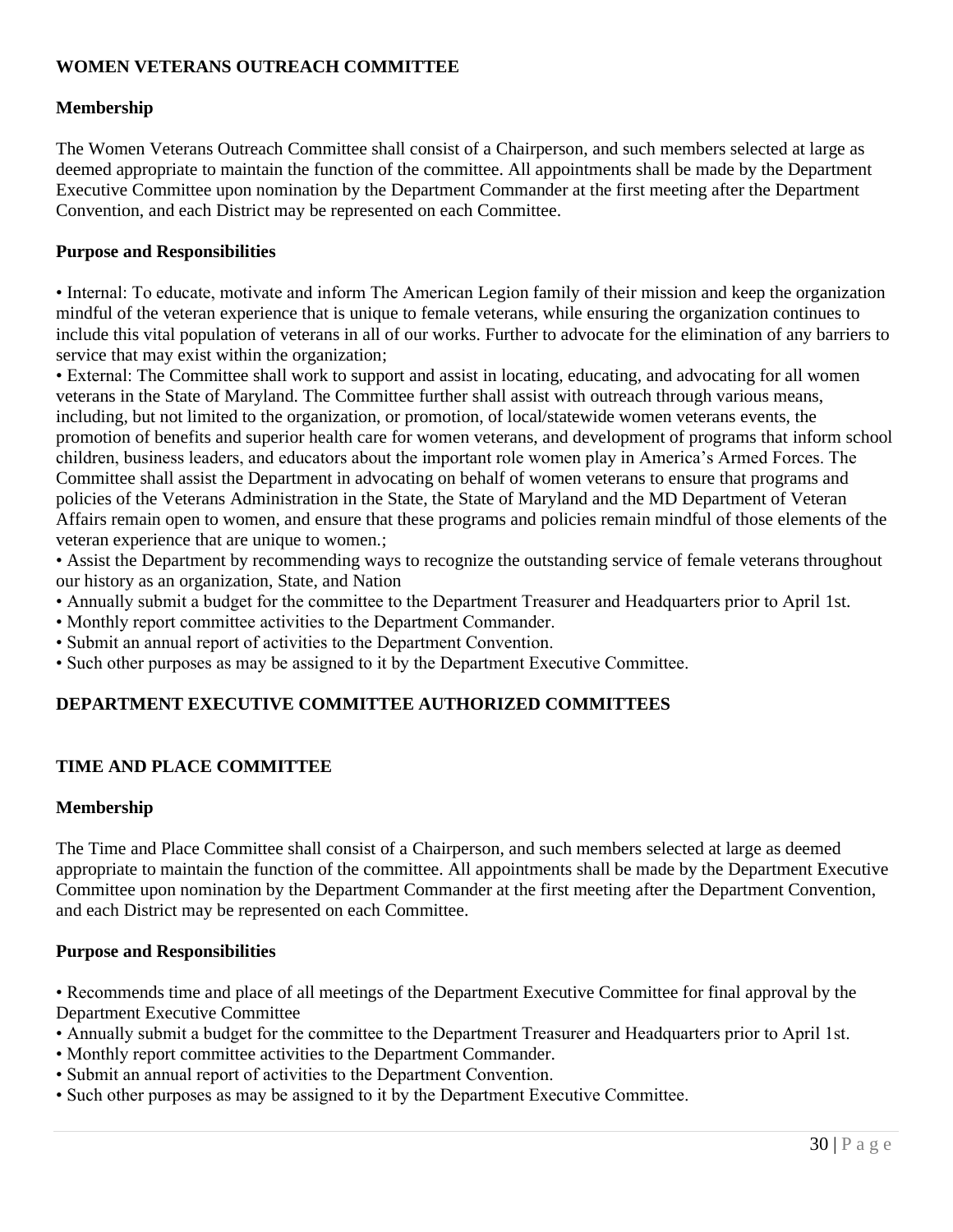#### **RECOMMENDATION FOR HONORARY MEMBERSHIP ON A DEPARTMENT COMMISSION/COMMITTEE**

| <b>Region</b>              |          | <b>Commission/Committee Recommended</b> |         |            |
|----------------------------|----------|-----------------------------------------|---------|------------|
| <b>District</b>            |          |                                         |         |            |
| <b>NAME</b>                |          |                                         |         |            |
| (First)                    | (Middle) | (Last)                                  |         |            |
| <b>ADDRESS</b>             |          |                                         |         |            |
| (Street or Box Number)     |          | (City)                                  | (State) | (Zip Code) |
| <b>LEGION AFFILIATION:</b> |          |                                         |         |            |
| Member ID                  |          |                                         |         |            |
| Post Name                  |          |                                         |         |            |
| Post No.                   |          |                                         |         |            |
|                            |          |                                         |         |            |

Summarization of Legion Activities:

Summarization of experience with this Commission/Committee that particularly fits candidate for honorary appointment: (an additional sheet may accompany this recommendation to cover honorary appointment recommendation resume or background)

#### **MILITARY SERVICE ELIGIBILITY VERIFIED BY REGION COMMANDER (Initials): \_\_\_\_\_\_\_\_**

Date of this recommendation endorsed by District: \_\_\_\_\_\_\_\_\_\_\_\_\_\_ (Initials of District Cdr or Adj) \_\_\_\_\_\_\_\_\_\_\_

Date of this recommendation endorsed by Region: \_\_\_\_\_\_\_\_\_\_\_\_\_\_\_\_\_\_ (Initials of Region Cdr or Adj) \_\_\_\_\_\_\_\_\_\_\_

#### **RETAIN A COPY FOR YOUR REGION FILES – FORWARD THE SIGNED ORIGINAL TO DEPARTMENT HEADQUARTERS ACTION OF DEPARTMENT EXECUTIVE COMMITTEE**

This appointment is approved by the Department Executive Committee for the \_\_\_\_\_\_\_\_\_\_\_\_\_\_\_\_\_\_\_\_\_\_\_\_\_\_\_\_\_\_\_\_\_\_\_\_\_\_\_

(Commission or Committee). Term of Appointment: \_\_\_\_\_\_\_\_\_\_\_\_\_\_\_\_\_\_\_\_\_\_\_\_\_\_\_\_\_\_\_\_\_\_\_\_\_\_\_\_\_\_\_\_\_\_\_\_\_\_\_\_\_\_\_\_\_\_\_\_\_\_\_\_\_

This appointment is **NOT** approved by the Department Executive Committee

**\_\_\_\_\_\_\_\_\_\_\_\_\_\_\_\_\_\_\_\_\_\_\_\_\_\_\_\_\_\_\_\_\_\_\_\_ \_\_\_\_\_\_\_\_\_\_\_\_\_\_\_\_\_\_\_\_\_\_\_\_\_\_\_\_\_\_\_\_\_\_\_\_\_\_\_\_\_\_\_\_\_\_\_\_\_** Date DEPARTMENT COMMANDER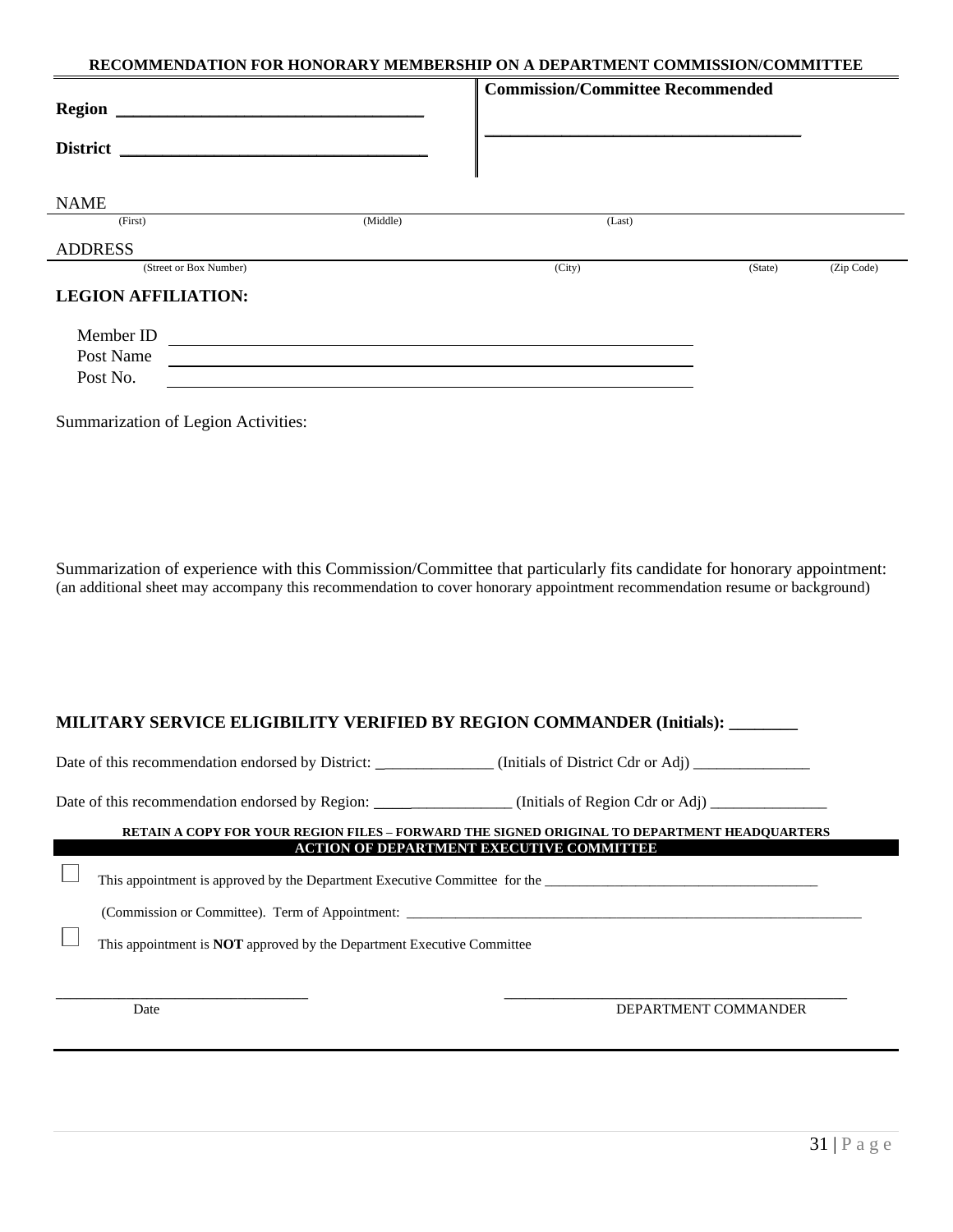# **Department of Maryland Monthly Commission and Committee Reporting Form**

Commission of Committee Reporting: \_\_\_\_\_\_\_\_\_\_\_\_\_\_\_\_\_\_\_\_\_\_\_\_\_\_\_\_\_\_\_\_\_\_\_\_\_\_\_\_\_\_\_\_\_\_\_\_\_\_\_\_\_\_\_\_\_\_\_

Date of report: \_\_\_\_\_\_\_\_\_\_\_\_\_\_\_\_\_\_\_\_\_ Person Making Report: \_\_\_\_\_\_\_\_\_\_\_\_\_\_\_\_\_\_\_\_\_\_\_\_\_\_\_\_\_\_\_\_\_\_\_\_

Activities over last month (Meetings/Events held, Was a quorum present?, actions taken)

Upcoming Activities

Important Dates

Other Comments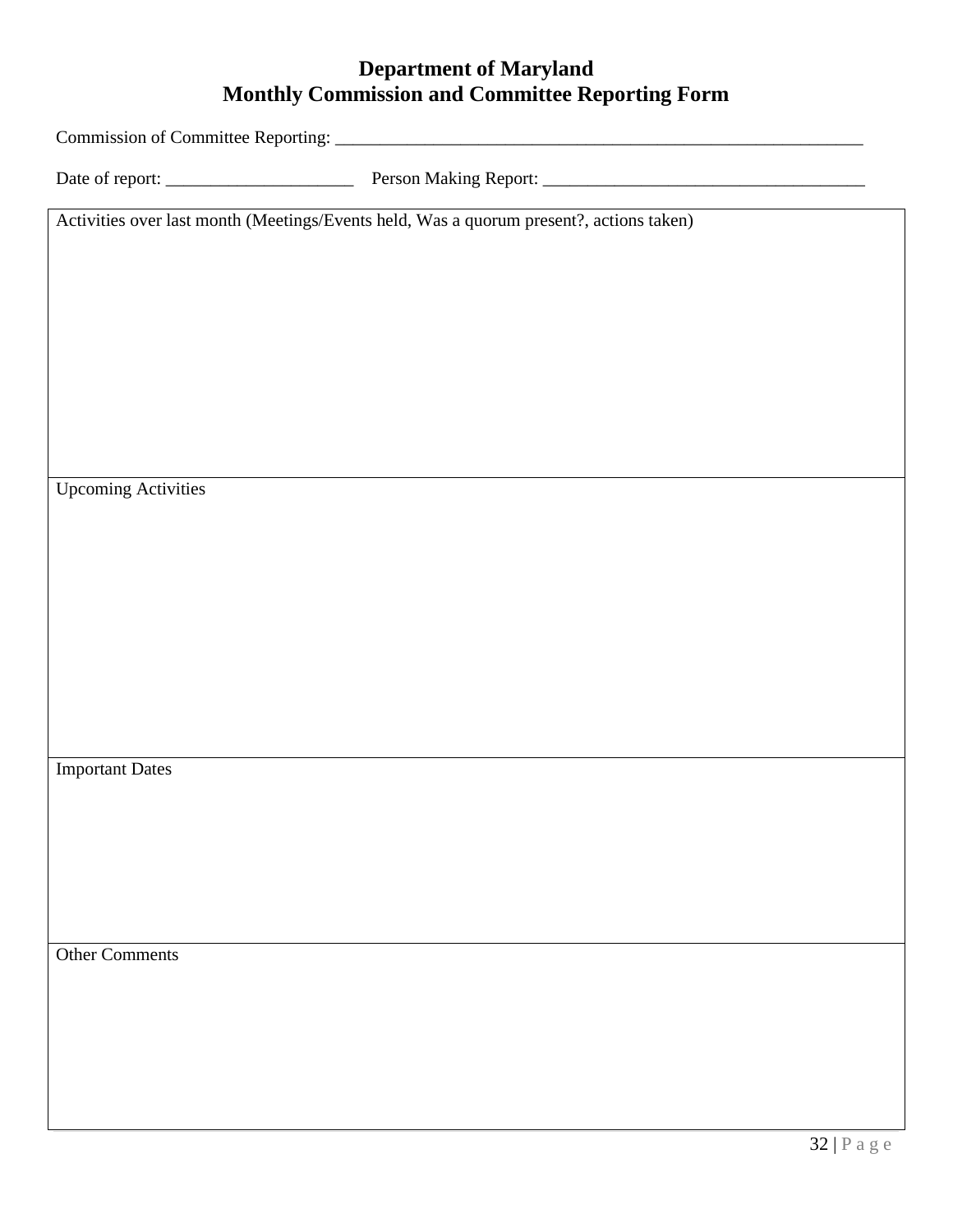### **The American Legion, Department of Maryland Policy on the Role & Tasks of Department Vice Commanders as Liaisons to Commissions**

### **Department VC Liaison Definition**

A Department VC Liaison is an Officer of the Department of Maryland who maintains a critical connection between the Department Officer, the Dept HQs, DEC and a designated Commissions (and assigned Committees to the Commission). Department VC Liaisons are appointed by the Commander-Elect and assignments begin annually upon the adjournment of the Annual Department Convention. The primary purpose is to facilitate communication between the Department Leadership and appointed member of the Commissions. The Department VC Liaison is the Chair's primary contact for all governance related issues and supports the Chair with leadership of the Commission as necessary. The Department VC Liaison has a voice, but no vote at Commission or Committee meetings.

### **Overall Department VC Liaison Responsibilities**

- Facilitates communication between the Department leaders and the Commission/Committees
- Ensures that the Commission/Committees operates within the parameters of their charge/function contained in the latest Department of MD Outline of Authorizations
- Ensures that the work of the Commission/Committees stays aligned with the strategic plan, the Commission/Committee's Outline of Authorizations and the annual Commission/Committee task list
- Fosters collaborative working relationships between Headquarters staff, Chair, the Department leaders and Commission/Committees members
- Works with Chairs to ensure long-term productivity of the Commission/Committees, including facilitating a smooth transition from any out-going chair to an in-coming one

### **Specific Tasks**

### **1. Supports the work of the Commission/Committees**

- Identifies potential cross-collaboration opportunities (e.g., between/among Commission/Committees, or between/among Commission/Committees and Department headquarters and/or leaders) and initiates/facilitates conversations on these opportunities to ensure alignment with each Commission/Committee's strategic priorities and scope of work (as per the Outline of Authorizations and the annual Commission/Committee task list) while avoiding duplication of effort
- Attends group meetings, as requested by the Chair
- Refers the Chair to the Department leaders or Headquarters staff for questions outside of the scope of the Department VC Liaison role, such as meeting logistics, rule/policy interpretation questions, scheduling conference calls, etc.
- If the Commission/Committees (or a particular member or chair) is unable to perform its work successfully for any reason, the Department VC Liaison escalates concerns to the Dept Commander, Dept Adjutant and Department VC for the Region of the member or Chair

### **2. Helps the Chair with Leadership & Management Issues**

- Makes sure the Chair has read and understands their role as Chair, receives necessary training to operate their duties and conduct effective meetings, and understands the Department of MD Outline of Authorizations
- In the event a Chair or group member is not performing as required, the Department VC Liaison notifies the Department Commander and Department Adjutant then works to strategize on steps needed in order to improve performance. A call for a resignation is to be used as a last resort. Only the Department Commander can ask for a Chair or Commission/Committee member's resignation
- As needed, assists Chairs with leadership issues, such as how to motivate Commission/Committee members, set schedules, and so on.
- Works with Chair to ensure appropriate chair succession planning and leadership development of Commission/Committee members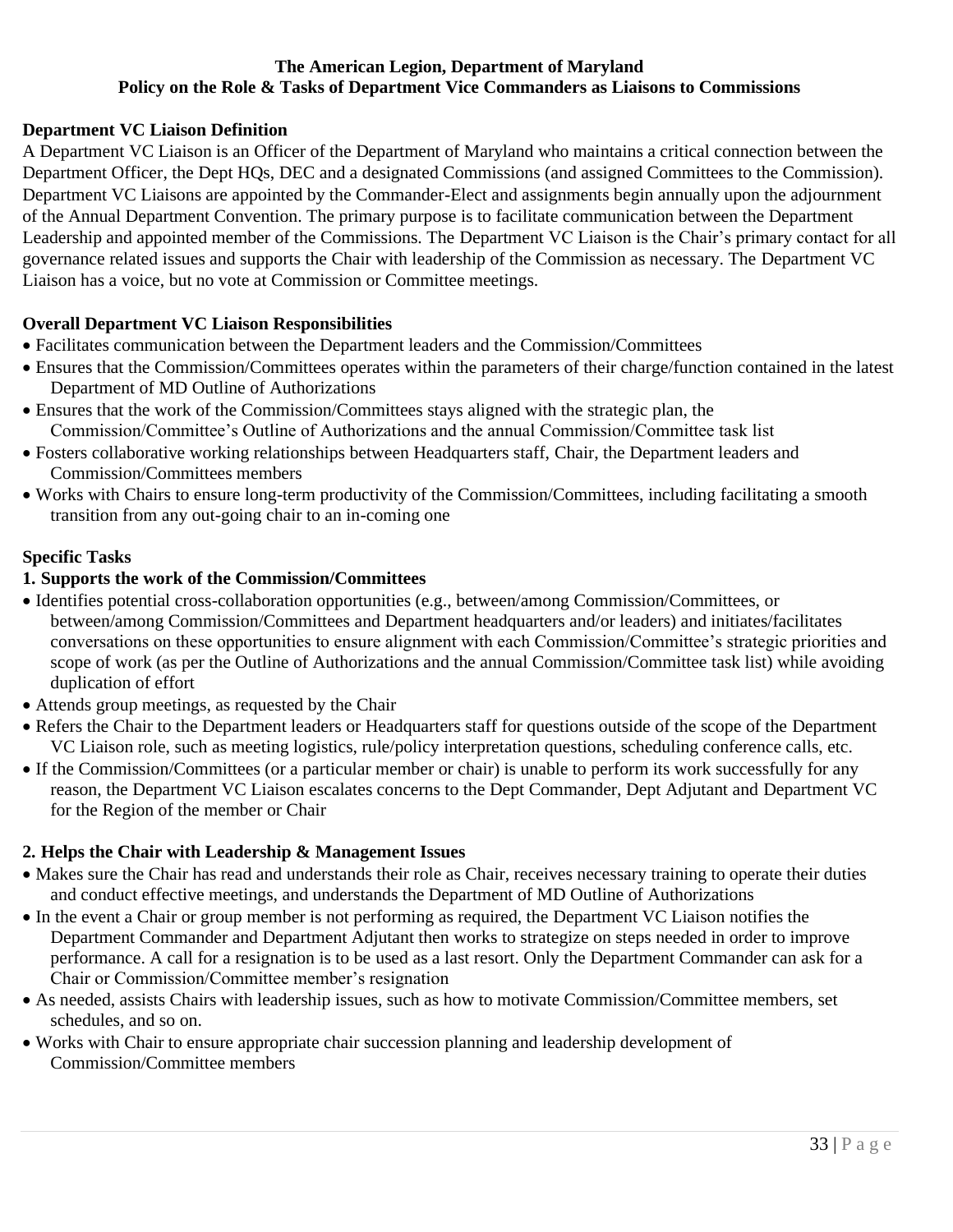- Listens to Chair concerns and problems and provides Chairs with a chance to be heard, vent, ask for support and/or brainstorm ideas or solutions
- Points Chairs toward appropriate resources to help them with their leadership role, including training webinars and podcasts
- Helps the Chairs understand what they are empowered to do in their role as a leader, including: create a work plan, delegate tasks, make assignments, set deadlines, mentor new members, intervene when a member's performance is below expectations, schedule meetings/e-chats, contact you (the Department VC Liaison), *the Department staff (during work hours only),* the Department Commander, or the Department Adjutant at any time with questions or concerns
- Helps the Chair define what meaningful participation and expectations are in terms of members' contribution to the work of the Commission/Committee. This includes: being prepared, following through on tasks, meeting deadlines, communicating in a timely manner, being respectful/congenial towards the chair and other members, and understanding the overall goals/tasks of the group. Once the Chair is happy with his/her definition, make sure they share this with their group members

# **3. Facilitates communication between the Department leaders and the Commission/Committee**

- Checks in with Chairs on a monthly basis. It is recommended that Department VC Liaisons schedule a conference call at the start of the Chair's appointment and mid-year
- Ensures that monthly and quarterly Chair reports are submitted to the Dept Commander and DEC respectively (due at Dec meetings approx.: Aug 15<sup>th</sup>, Nov 15<sup>th,</sup> Feb. 15<sup>th</sup>, May 15<sup>th</sup>)
- Acts as an advocate for the group during a Monthly Officer's meetings and DEC meetings, as appropriate
- Reports to their Chairs any relevant action taken by the DEC, or information from the Department Officer's meetings
- Provides Chairs with contact information so Chairs can reach Department VC if there is an emergency
- As needed assist Chairs with governance issues, such as interpreting how the work of the Commission/Committees supports the goals of the organization
- Assist Chairs with submitting official Requests for DEC Action (including Financial Vouchers for disbursements) (via the forms available from Dept HQs), as needed
- Encourage chairs to introduce their Department VC Liaison via email to their Commission/Committees

### **4. Other**

• Recognizes the work of the Chair and group members, including sending them thank you messages for National Volunteer Week (held annually in early April)

### **Communications**

- Before your official Department VC Liaison role begins in July, contact the Chairs of the Commission/Committees to which you'll be a liaison and introduce yourself
- On a monthly basis, check in with your Chairs and have a conversation with them about how things are going with their Commission/Committees. You might see if they have any questions, need any support, want someone to listen to their concerns or ideas, etc.
- If the communication is not time-sensitive, raise any Chair or Commission/Committee issues at the next monthly Dept Officer's meeting, regularly-scheduled meeting of the DEC, and/or the Commission/Committee
- Transmit non-confidential information, questions and feedback between the Commission/Committee and the Department leaders/DEC in a timely manner
- When sharing information with the DEC, be clear whether the appointed group is making a formal request or if the Commission/Committee is simply offering observations

# *Note: Department VC Liaisons must be careful not to usurp the authority of the appointed Chair.*